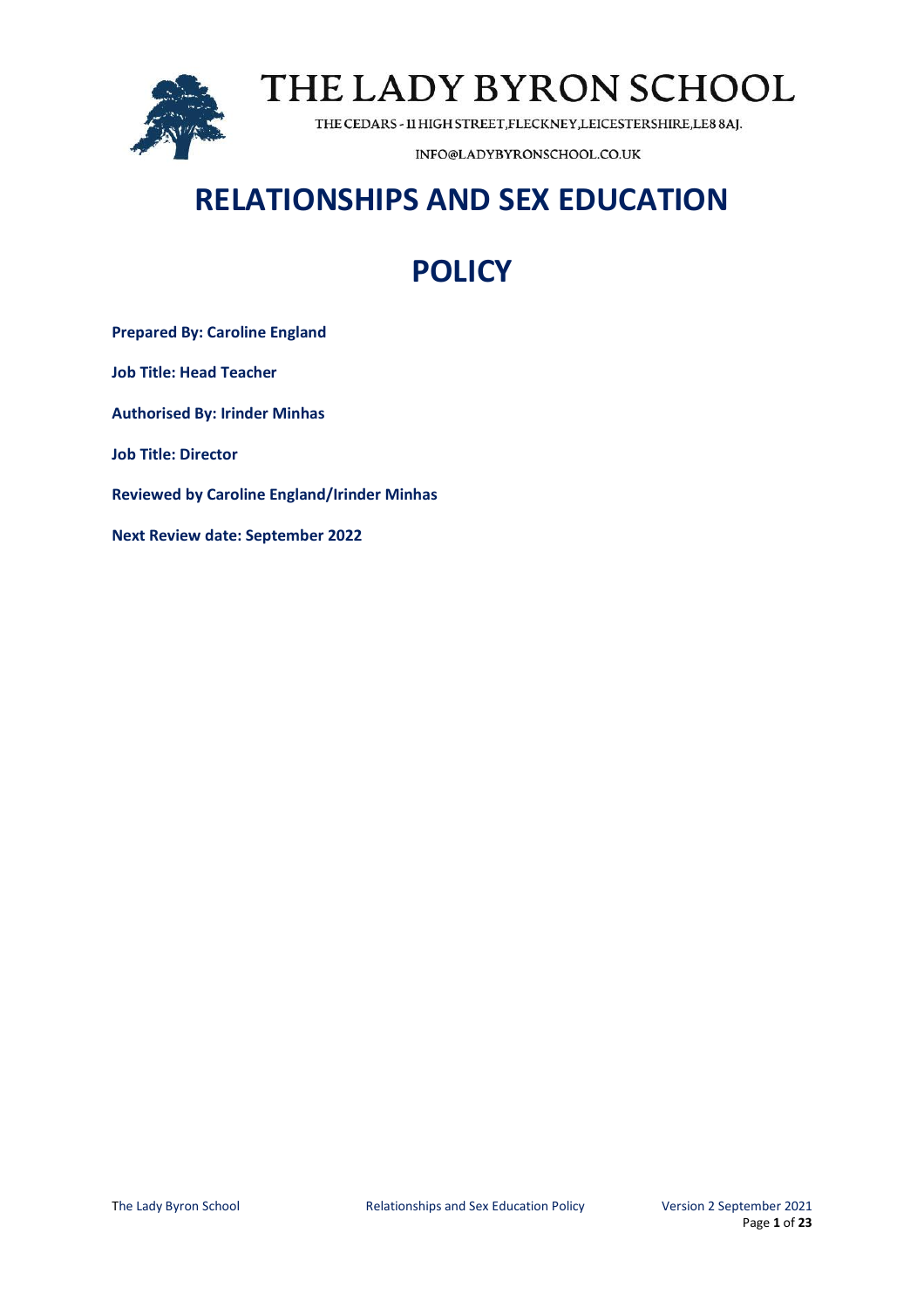

THE CEDARS - 11 HIGH STREET, FLECKNEY, LEICESTERSHIRE, LE8 8AJ.

INFO@LADYBYRONSCHOOL.CO.UK

## **Contents**

| 1.  |      |  |  |  |  |
|-----|------|--|--|--|--|
| 2.  |      |  |  |  |  |
| З.  |      |  |  |  |  |
| 4   |      |  |  |  |  |
| 5   |      |  |  |  |  |
| 6   |      |  |  |  |  |
| 7   |      |  |  |  |  |
| 7.1 |      |  |  |  |  |
|     | 7.3  |  |  |  |  |
|     | 7.5  |  |  |  |  |
|     | 7.7  |  |  |  |  |
| 8   |      |  |  |  |  |
| 9   |      |  |  |  |  |
| 10  |      |  |  |  |  |
|     | 10.5 |  |  |  |  |
| 11  |      |  |  |  |  |
|     | 11.2 |  |  |  |  |
|     | 11.3 |  |  |  |  |
|     |      |  |  |  |  |
| 13. |      |  |  |  |  |
| 14. |      |  |  |  |  |
|     |      |  |  |  |  |
|     |      |  |  |  |  |
|     |      |  |  |  |  |
|     |      |  |  |  |  |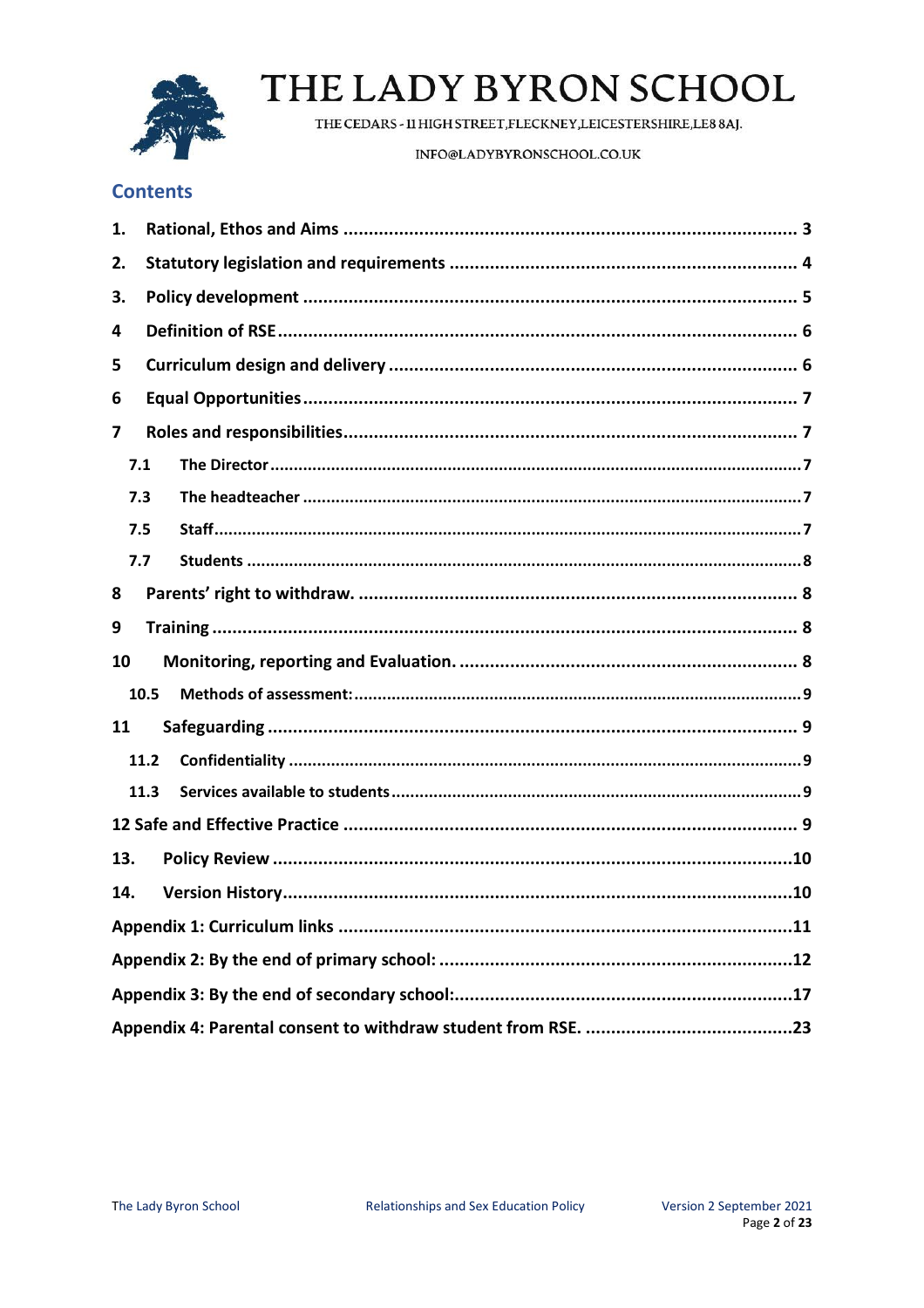

THE CEDARS - 11 HIGH STREET, FLECKNEY, LEICESTERSHIRE, LE8 8AJ.

INFO@LADYBYRONSCHOOL.CO.UK

## <span id="page-2-0"></span>**1. Rational, Ethos and Aims**

1.1 This document is a statement of the aims, values and strategies used for the development of the RSE curriculum undertaken at The Lady Byron School. The purpose of this policy is to provide a comprehensive document for staff, other professionals, families, and other interested stakeholders. The policy makes clear the vision, values and aims of The Lady Byron School as well as detailing our RSE curriculum intent, its broad and balanced content and the specialised approach to teaching and learning, and assessment that is needed by our young people for them to flourish and achieve their full potential.

1.2 The policy aims to consider diversity of beliefs and needs and provide equality of opportunity.

1.3 The Lady Byron School is an independent special school which provides a high quality broad, balanced and meaningful curriculum for learners in Key Stage 2 – Key Stage 4, who hold an Education, Health & Care Plan and have a diagnosis of Autism.

1.4 Learners at the school represent the full autism spectrum with a wide range of needs and abilities.

1.5 The nature of learners with autism creates an uneven academic profile both within the individual young person and within the year groups. Additionally, heightened anxiety and school refusal are frequent traits within our learner community, many of whom have experienced lengthy periods out of school and / or had a history of multiple school placements. This presents demands to ensure that each learner can achieve their full potential in all areas of the curriculum.

1.6 The Lady Byron School offers a differentiated curriculum that meets the range of different ages, aptitudes, needs and interests of the learners and is permeated with a specialised autismspecific curriculum and delivered within an ethos of empathy, understanding, and structure.

1.7 The primary focus of The Lady Byron School curriculum is to prepare learners for transition back into mainstream education, where appropriate, and develop the skills for living and working independently in modern day Britain. This involves ensuring our young people are 'ready to learn' by prioritising their social, emotional and mental health as well as their spiritual, moral and cultural development.

1.8 The Lady Byron School understands the importance of SMSC education and through ensuring students' SMSC development, we can also demonstrate the promotion of the Fundamental British Values (FBV) which are:

- Democracy
- The rule of law
- Individual liberty
- Mutual respect for and tolerance of those of different faiths and beliefs and for those without faith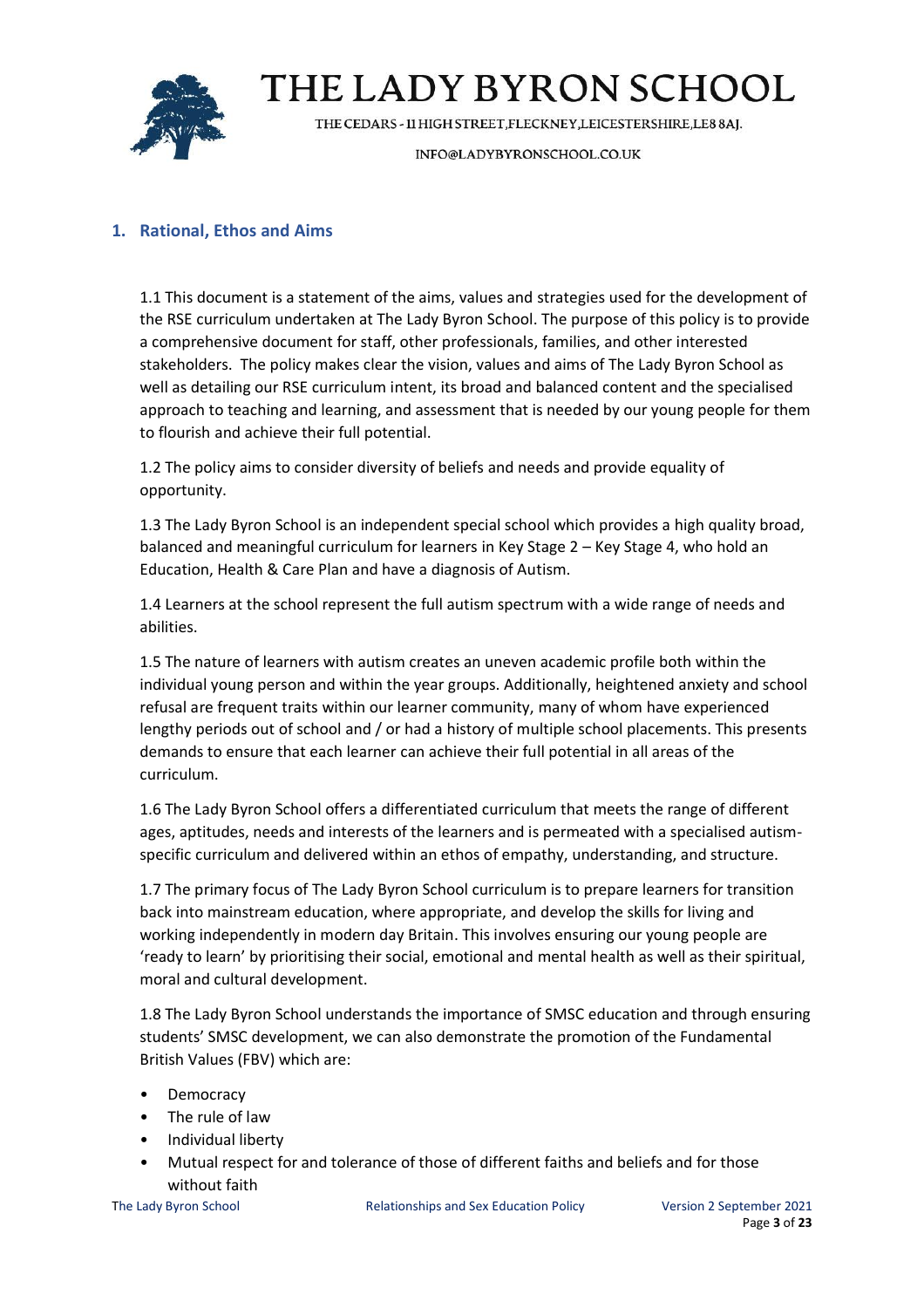

THE CEDARS - 11 HIGH STREET, FLECKNEY, LEICESTERSHIRE, LE8 8AJ.

### INFO@LADYBYRONSCHOOL.CO.UK

- 1.9 The aims of relationships and sex education (RSE) at our school is to:
	- Provide a safe climate in which sensitive discussions can take place.
	- Prepare students for puberty and give them an understanding of sexual development and the importance of health and hygiene.
	- Help students develop feelings of self-respect, confidence and empathy.
	- Create a positive culture around issues of sexuality and relationships.
	- Teach students the correct vocabulary to describe themselves and their bodies.
	- To enable all students to develop as fully as possible their interests, abilities and aptitudes and to make additional provision for those who are in any way disadvantaged.
	- To allow students to develop lively, enquiring minds so that they can be capable of independent thought and formulate their own opinions.
	- To develop programmes of study and experiences which will enhance student's selfrespect and confidence and encourage them to take responsibility for themselves and their actions.
	- To provide students with the necessary skills to respond effectively to social, economic and political changes as well as changing patterns of work.
	- To develop social skills that are necessary to work successfully with other people both inside and outside of the school environment.
	- To equip students for their adult roles in society and help them to understand the responsibilities of being parents, citizens and consumers.
	- To encourage appreciation of, and concern for, the environment
	- To develop interests and skills that will continue to give personal satisfaction in the use of leisure time.
	- To establish partnerships between the school and the community it serves and help to develop an understanding of the wider community and the ways in which individuals and school relate.
	- To develop a curriculum which enhances student's knowledge and experience and allows them to learn about themselves and the society in which they live, through a variety of social and moral issues.
	- To provide students with the experience of school as a caring, supportive community where life is enjoyable and there is equal provision of opportunity, regardless of gender, race, culture or ability.
	- To enable students to make informed choices when considering the development of a healthy and safer lifestyle.
	- To give students the confidence to discuss difficult issues by encouraging nonjudgmental participation by students and staff.

These values, ethos and aims are taught explicitly through Preparation for Adulthood (P4A) and PSHE as well as through the school's broad and balanced curriculum.

## <span id="page-3-0"></span>**2. Statutory legislation and requirements**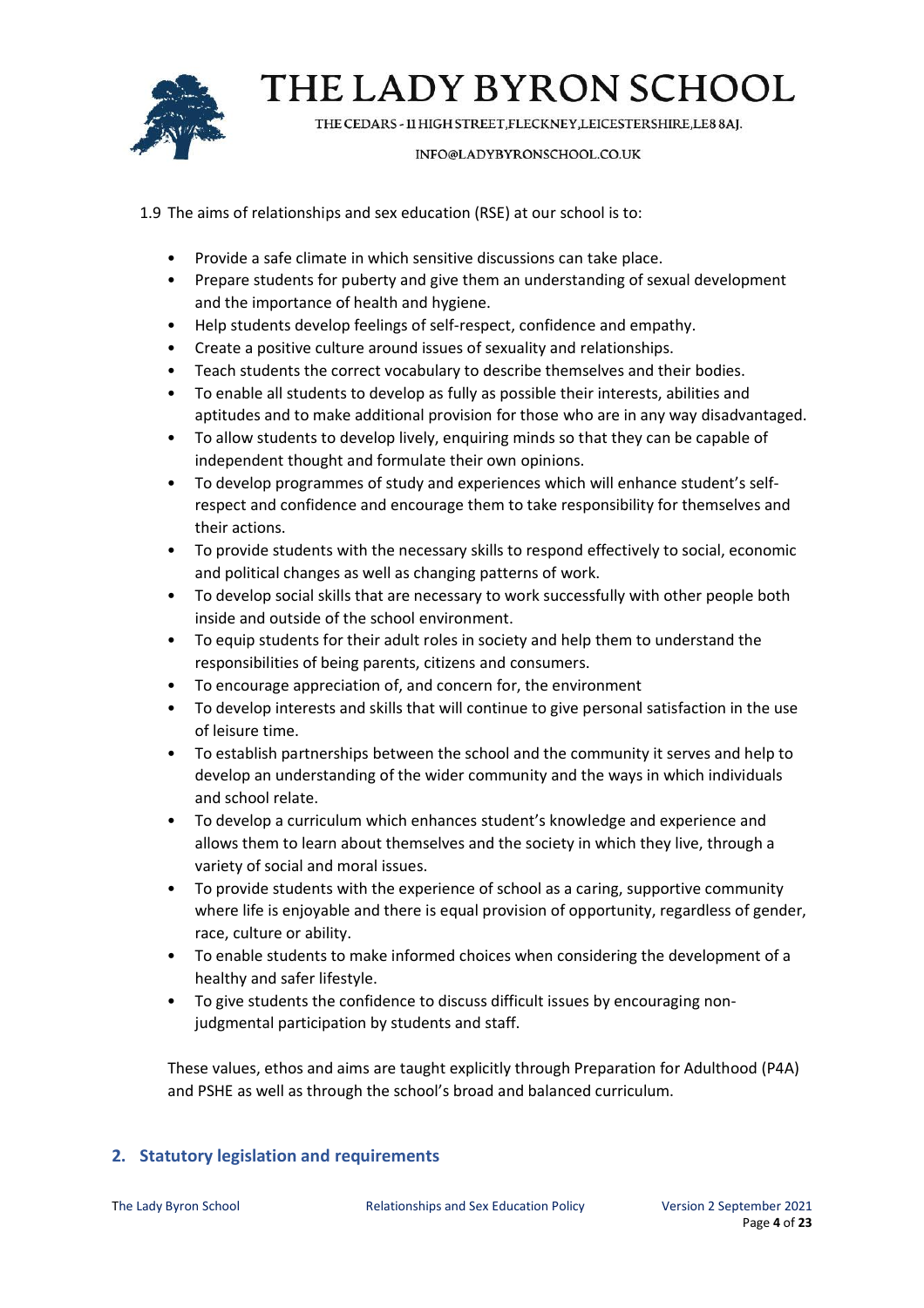

THE CEDARS - 11 HIGH STREET, FLECKNEY, LEICESTERSHIRE, LE8 8AJ.

## INFO@LADYBYRONSCHOOL.CO.UK

2.1 The Relationships Education, Relationships and Sex Education and Health Education (England) Regulations 2019, made under sections 34 and 35 of the Children and Social Work Act 2017, make Relationships Education compulsory for all students receiving primary education and Relationships and Sex Education (RSE) compulsory for all students receiving secondary education. They also make Health Education compulsory in all schools except independent schools. Personal, Social, Health and Economic Education (PSHE) continues to be compulsory in independent schools. Here at The Lady Byron School, we intend to cover Health Education, as we see the importance of ensuring our students are well informed in all areas.

2.2 Part I of the Schedule to the Education (Independent School Standards) Regulations 2014 requires independent schools other than academies to make provision for PSHE and to prepare students for the opportunities, responsibilities and experiences of life in British society. Part 2 of the Schedule requires independent schools (including academies) to meet the standard relating to the Spiritual, Moral, Social and Cultural development of students.

2.3 The above guidance also sets out both the rights of parents/carers to withdraw students from sex education (but not Relationships or Health Education) and the process that head teachers should follow in considering a request from a parent. Parents have the right to request that their child be withdrawn from some or all of sex education delivered as part of statutory RSE.

2.4 In teaching Relationships Education and RSE, schools should ensure that the needs of all students are appropriately met, and that all students understand the importance of equality and respect. Schools must ensure that they comply with the relevant provisions of the Equality Act 2010.

2.5 Additional documents that inform the school's RSE policy:

- Education Act (1996)
- Learning and Skills Act (2000)
- Education and Inspections Act (2006)
- Supplementary Guidance SRE for the 21st century (2014)
- Keeping children safe in education Statutory safeguarding guidance (2016)
- Children and Social Work Act (2017)

## <span id="page-4-0"></span>**3. Policy development**

- 3.1 This policy will be continuing to be developed and updated as a 'living' document in consultation with staff, students and parents. The consultation and policy development process involved the following steps:
	- 1. Review a member of staff or working group pulled together all relevant information including relevant national and local guidance.
	- 2. Staff consultation all school staff were given the opportunity to look at the draft policy and make recommendations.
	- 3. Parent/stakeholder consultation parents and any interested parties were invited to attend a meeting about the policy.
	- 4. Student consultation we investigated what exactly students want from their RSE.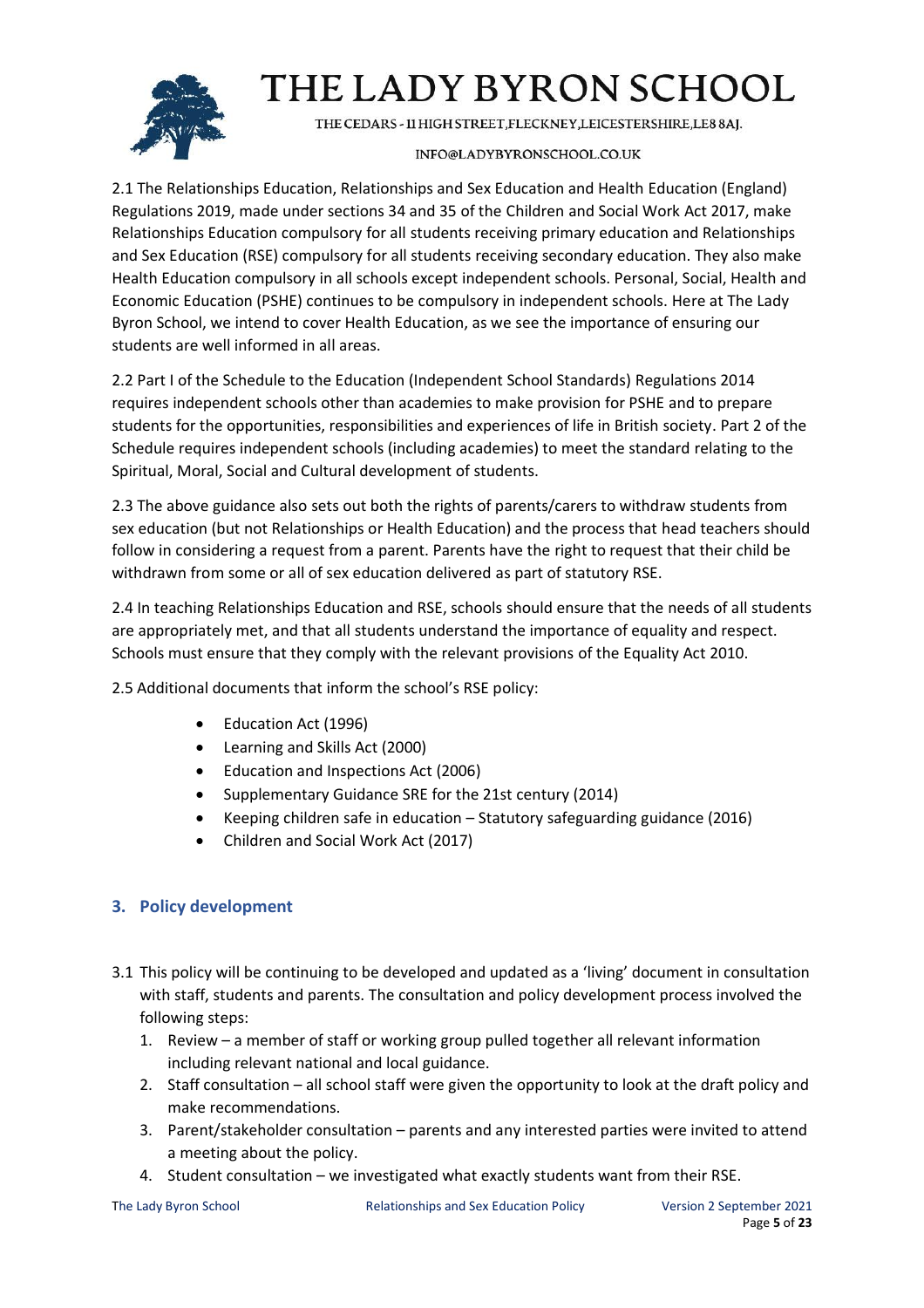

THE CEDARS - 11 HIGH STREET, FLECKNEY, LEICESTERSHIRE, LE8 8AJ.

### INFO@LADYBYRONSCHOOL.CO.UK

- 3.2 The Lady Byron School is committed to working closely with parents / carers so they are fully aware of what is being taught and provide additional resources and support, should parents / carers wish.
- 3.3 Parents will be informed about the policy through the website and can also ask for a copy of the policy and teaching plans by asking the school office to provide them. This will also ensure that parents / carers know when and how we will be teaching RSE.
- 3.4 As part of our whole school approach to RSE, Parent can view materials and resource s should they wish by contacting the school office.
- 3.5 Student voice will be used to review and tailor our RSE programme to ensure it meets the needs of all our students.

## <span id="page-5-0"></span>**4 Definition of RSE**

- 4.1 RSE is about the emotional, social and cultural development of students, and involves learning about relationships, sexual health, sexuality, healthy lifestyles, diversity and personal identity.
- 4.2 RSE involves a combination of sharing information and exploring issues and values.
- 4.3 RSE is not about the promotion of sexual activity.

## <span id="page-5-1"></span>**5 Curriculum design and delivery**

- 5.1 RSE is delivered as part of our PSHE and P4A curriculum and is an integral part of daily life at The Lady Byron School. Biological aspects of RSE are taught within the science curriculum, and other aspects are included in other areas of the curriculum. The PSHE Curriculum is delivered by staff in several ways which are detailed in the PSHE policy.
- 5.2 The PSHE curriculum, FBV, SMSC and RSE is also embedded through interventions addressing topical issues affecting young people and wider society, assemblies exploring a range of PSHE issues, through involvement in the life of the school and wider community and PSHE through pastoral care.
- 5.3 Our RSE curriculum is set out as per Appendix 1 but we may need to adapt it as and when necessary, considering the needs of the students, the community and wider society in general.
- 5.4 The content covered is split into 3 core themes: Health and Well-being, Relationships and Living in the Wider World (which encompasses economic well-being and careers education). RSE content is taught primarily through Health and Well-being and Relationships lessons.
- 5.5 We will further develop the curriculum in consultation with parents, students and staff, considering the age, needs and feelings of students. If students ask questions outside the scope of this policy, teachers will respond in an appropriate manner so that students are fully informed and do not seek answers online.
- 5.6 We will ensure RSE is matched to the needs of our students by considering prior knowledge and experience, views of students / parent and carers as well as individual learning plans and targets.
- 5.7 Our RSE programme delivered through 1-1 and small group teaching, dependent on the need and level of individual students. The RSE programme will be taught through a range of teaching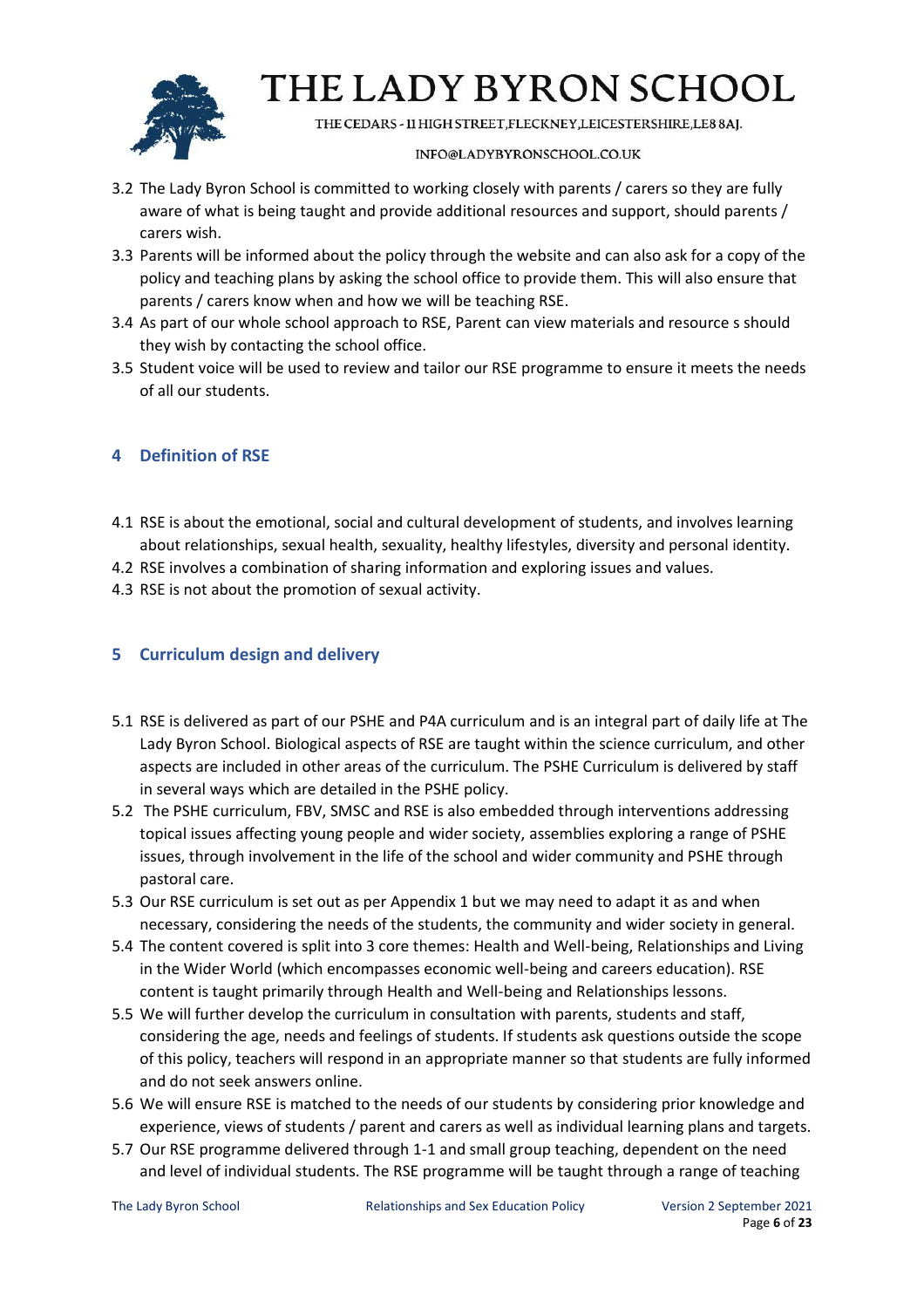

THE CEDARS - 11 HIGH STREET, FLECKNEY, LEICESTERSHIRE, LE8 8AJ.

### INFO@LADYBYRONSCHOOL.CO.UK

methods and interactive activities to ensure active learning. Lessons will be differentiated to ensure students are clear on why, how and what they are learning, again this will be based on individual need.

- 5.8 High quality selected resources, such film clips, guest speakers, books, news articles, internet sites will be used which support and promote understanding within a moral/ values context which underpin the values, aims and ethos of The Lady Byron School.
- 5.9 Students also receive stand-alone sex education sessions delivered by a trained health professional.
- 5.10 RSE focuses on giving young people the information they need to help them develop healthy, nurturing relationships of all kinds including:
	- Families
	- Respectful relationships, including friendships.
	- Online and media
	- Being safe
	- Intimate and sexual relationships, including sexual health.

## <span id="page-6-0"></span>**6 Equal Opportunities**

- 6.1 Classroom practice and pedagogy will consider students' age, ability, readiness and cultural background and will be adjusted to enable all students to access the learning. We will use PSHE and RSE education to address diversity issues and to ensure equality for all by addressing contextual issues identified through our pastoral management system and termly surveys. PSHE and RSE delivery is designed to comply with the Equality Act 2010. Provisions within the Equality Act allow the School to take positive action, where it can be shown that it is proportionate, to deal with disadvantages affecting one group because of protected characteristics.
- 6.2 These areas of learning are taught within the context of family life taking care to ensure that there is no stigmatisation of children based on their home circumstances (families can include single parent families, LGBT parents, families headed by grandparents, adoptive parents, foster parents/carers amongst other structures) along with reflecting sensitively that some children may have a different structure of support around them (for example: looked after children or young carers)

## <span id="page-6-1"></span>**7 Roles and responsibilities**

## <span id="page-6-2"></span>**7.1 The Director**

7.2 The Director will approve the policy and hold the headteacher to account for its implementation.

## <span id="page-6-3"></span>**7.3 The headteacher**

7.4 The headteacher is responsible for ensuring that RSE is taught consistently across the school, and for managing requests to withdraw students from non-statutory components of RSE (see section 8).

## <span id="page-6-4"></span>**7.5 Staff**

7.6 Staff are responsible for: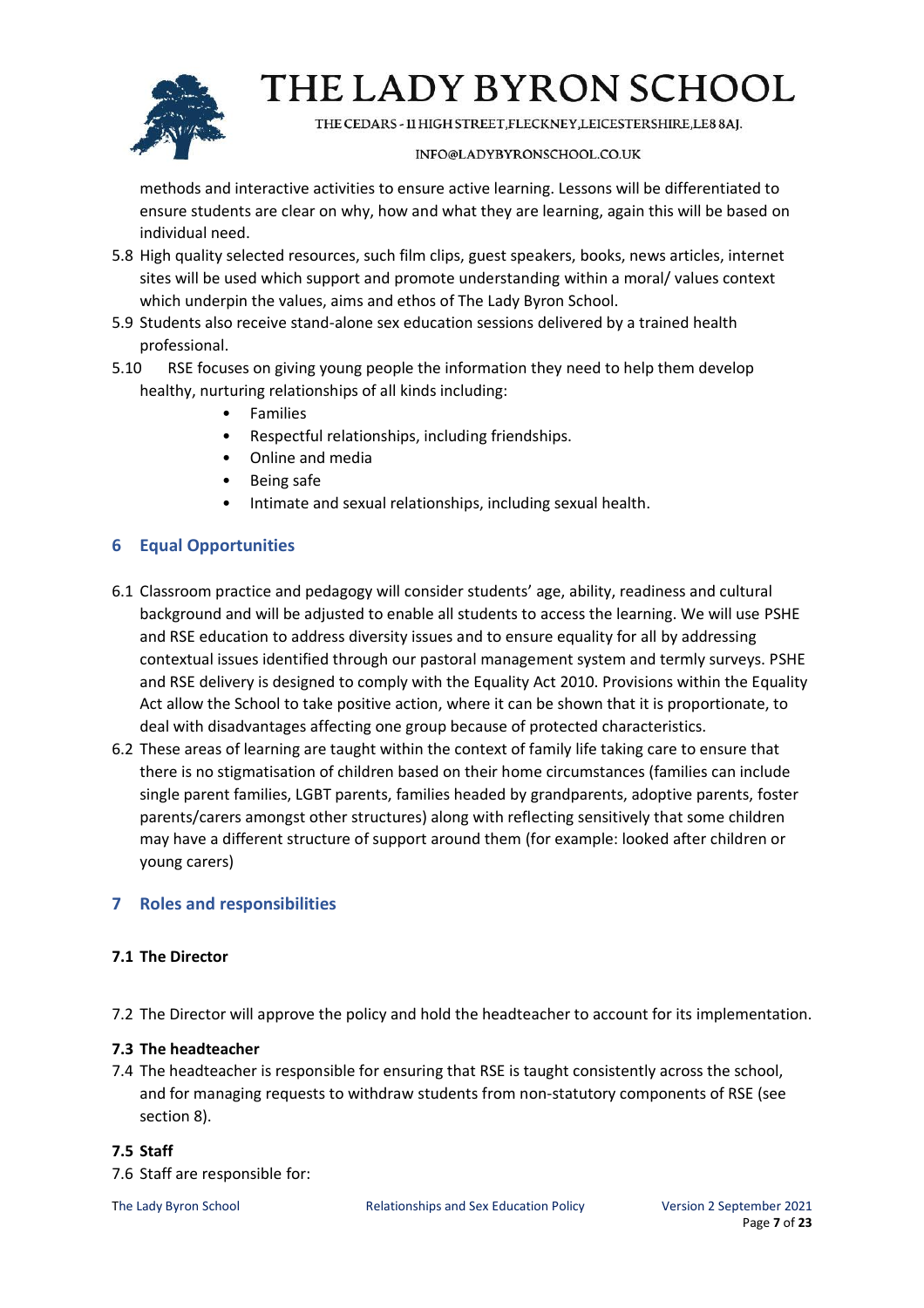

THE CEDARS - 11 HIGH STREET, FLECKNEY, LEICESTERSHIRE, LE8 8AJ.

### INFO@LADYBYRONSCHOOL.CO.UK

- Delivering RSE in a sensitive way
- Modelling positive and inclusive attitudes to RSE
- Monitoring progress
- Responding to the needs of individual students
- Responding appropriately to students whose parents wish them to be withdrawn from the non-statutory components of RSE.
- Staff do not have the right to opt out of teaching RSE. Staff who have concerns about teaching RSE are encouraged to discuss this with the headteacher.

### <span id="page-7-0"></span>**7.7 Students**

Students are expected to engage fully in RSE and, when discussing issues related to RSE, treat others with respect and sensitivity.

### <span id="page-7-1"></span>**8 Parents' right to withdraw.**

- 8.1 Parents have the right to withdraw their children from the non-statutory components of sex education within RSE up to and until 3 terms before the child turns 16. After this point, if the child wishes to receive sex education rather than being withdrawn, the school will arrange this.
- 8.2 Requests for withdrawal should be put in writing using the form found in Appendix 4 of this policy and addressed to the headteacher.
- 8.3 A copy of withdrawal requests will be placed in the student's educational record. The headteacher will discuss the request with parents and take appropriate action.
- 8.4 Alternative work will be given to students who are withdrawn from sex education.

## <span id="page-7-2"></span>**9 Training**

- 9.1 Staff will be trained on the delivery of RSE as part of their induction and it is included in our continuing professional development calendar.
- 9.2 The school will also invite visitors from outside the school, such as school nurses or sexual health professionals, to provide support and training to staff teaching RSE.

### <span id="page-7-3"></span>**10 Monitoring, reporting and Evaluation.**

- 10.1 The delivery of RSE is monitored by several leadership staff, including but not limited to:
	- The Designated Safeguarding Lead (The Headteacher)
	- The Director
- 10.2 Students' development in RSE is monitored by class teachers and class LSA's as part of our internal assessment systems.
- 10.3 The School's usual systems for QA will be employed to ensure that the delivery of PHSE and RSE is of a high quality and appropriate to the needs of the students.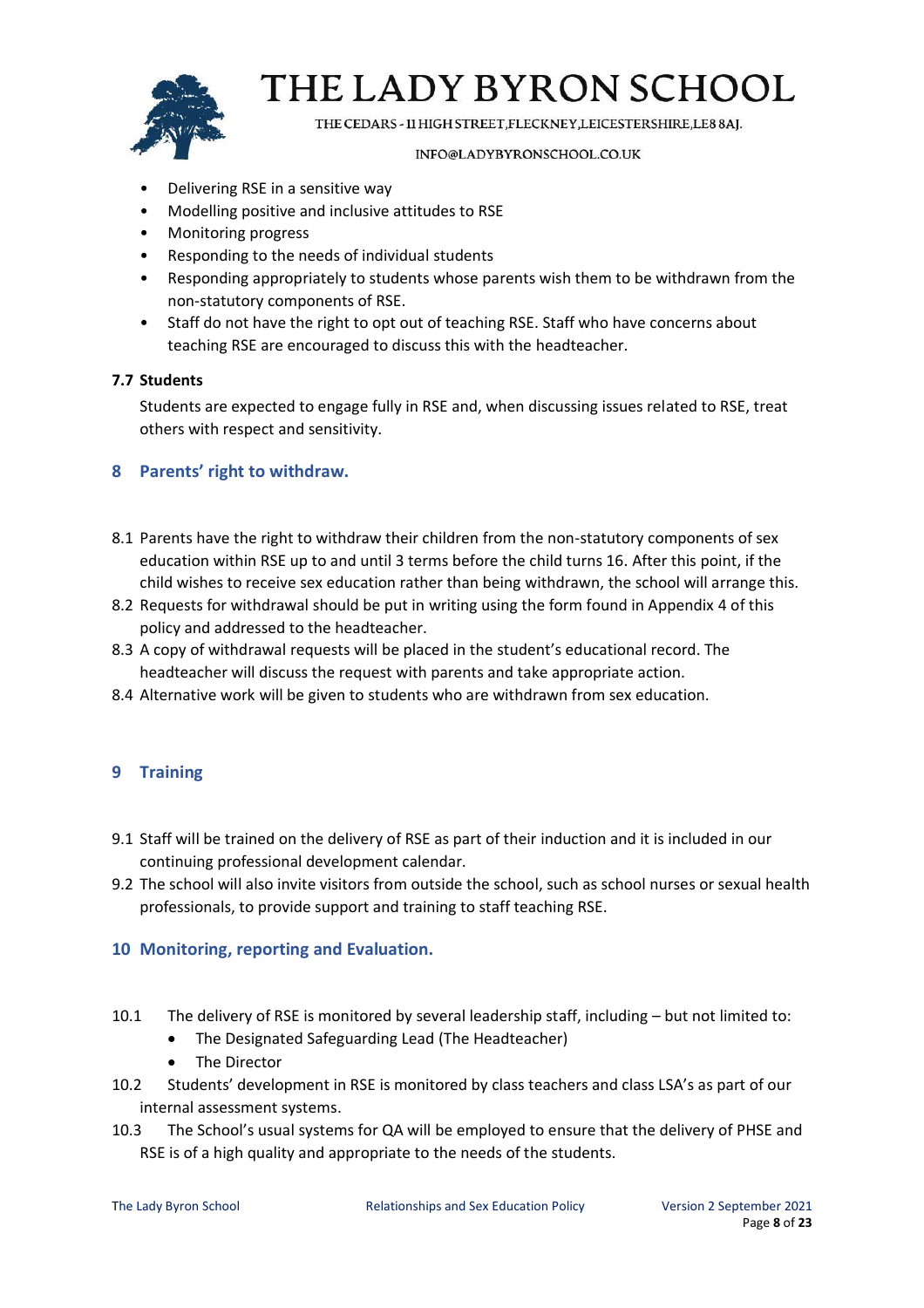

THE CEDARS - 11 HIGH STREET, FLECKNEY, LEICESTERSHIRE, LE8 8AJ.

### INFO@LADYBYRONSCHOOL.CO.UK

10.4 This policy will be reviewed by the Deputy Headteacher (Pastoral) annually. At every review, the policy will be approved by the board of Trustees.

### <span id="page-8-0"></span>**10.5 Methods of assessment:**

- 10.6 Teaching staff will assess students' knowledge and understanding through classroom discussion and formative assessment activities. Teachers should collect evidence of learning to make a judgement about students' progress.
- 10.7 Students will be encouraged to review and reflect on their own learning before, during and after lessons and will be given several baseline activities which will then be revisited at the end of topics so learning can be assessed.
- 10.8 Student voice will be influential in adapting and amending RSE planning to ensure it is fit for purpose.

## <span id="page-8-1"></span>**11 Safeguarding**

11.1 PHSE and RSE often draw on students' real-life experiences. A safe and supportive learning environment will be created by establishing ground rules in each context for the delivery of subject material. Staff delivering PHSE and RSE will ensure the students, who indicate they may be at risk, get appropriate support by liaising with the appropriate team and adhering to the School's Child Protection and Safeguarding Policy

### <span id="page-8-2"></span>**11.2 Confidentiality**

Students will be made aware that some information cannot be held confidentially and will be informed that, if certain disclosures are made, the information may be disclosed to the Safeguarding team.

### <span id="page-8-3"></span>**11.3 Services available to students**

Students and parents/carers are made aware of interventions, counselling and information services both in and out of school and offered appropriate support.

11.4 Teachers are aware that effective RSE, which brings an understanding of what is and what is not appropriate in a relationship, can lead to a disclosure of a child protection issue. Teachers will consult with the designated safeguarding lead and ensure they follow all the steps and detailed in The Lady Byron School Safeguarding and Child Protection policy.

11.4 Visitors/external agencies which support the delivery of RSE will be required to adhere to protocol detailed in the safer recruitment policy - 'volunteers.

## <span id="page-8-4"></span>**12 Safe and Effective Practice**

12.1 The Lady Byron School will ensure a safe learning environment by

• Students and staff agreeing ground rules.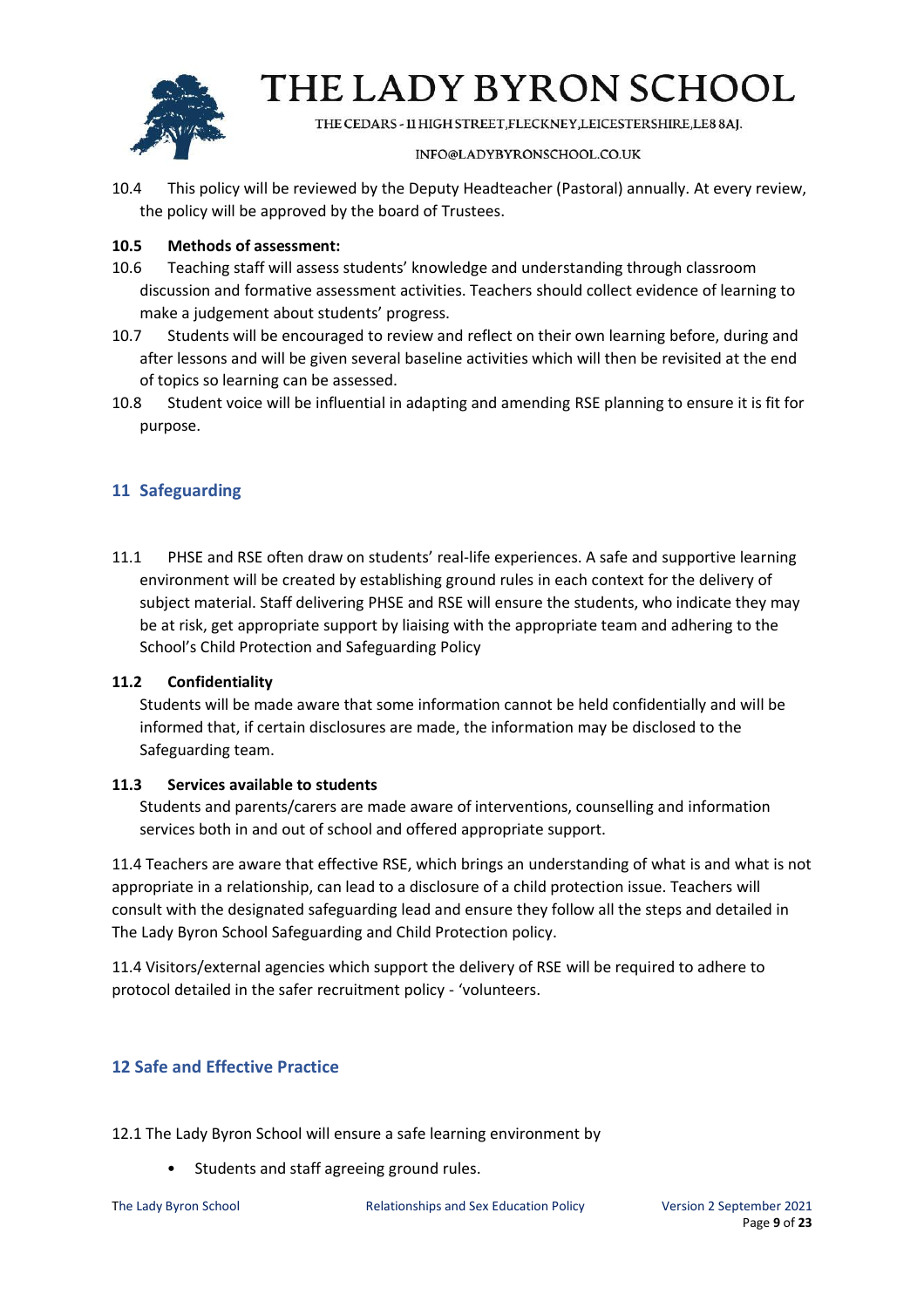

THE CEDARS - 11 HIGH STREET, FLECKNEY, LEICESTERSHIRE, LE8 8AJ.

### INFO@LADYBYRONSCHOOL.CO.UK

- Students having opportunities to work 1-1 and in small groups.
- Students having access to reliable and balanced information of differing views.
- Staff being conscious of expressing their own views.
- Staff and students being sensitive to needs and experiences of others.
- Ensuring safeguarding is always at the fore front.
- Students will be able to raise questions anonymously by use of 'ask it basket'.

### <span id="page-9-0"></span>**13. Policy Review**

- 13.1 This policy will be updated as necessary to reflect best practice and to ensure compliance with any changes or amendments to relevant legislation.
- 13.2 The Head Teacher DSL, and Director will review this policy annually and assess its implementation and effectiveness. The policy will be promoted and implemented throughout the school.
- 13.3 This policy was last reviewed in September 2021.

## <span id="page-9-1"></span>**14. Version History**

| Version<br><b>Number</b> | <b>Point Number</b> | Amendment                                                                                                                                            |
|--------------------------|---------------------|------------------------------------------------------------------------------------------------------------------------------------------------------|
|                          | Appendix 2&3<br>12  | <b>Addition of Primary RE</b><br>Addition of Primary and Secondary Physical Wellbeing and<br>mental health<br>Addition of Safe and Effective wording |
|                          |                     |                                                                                                                                                      |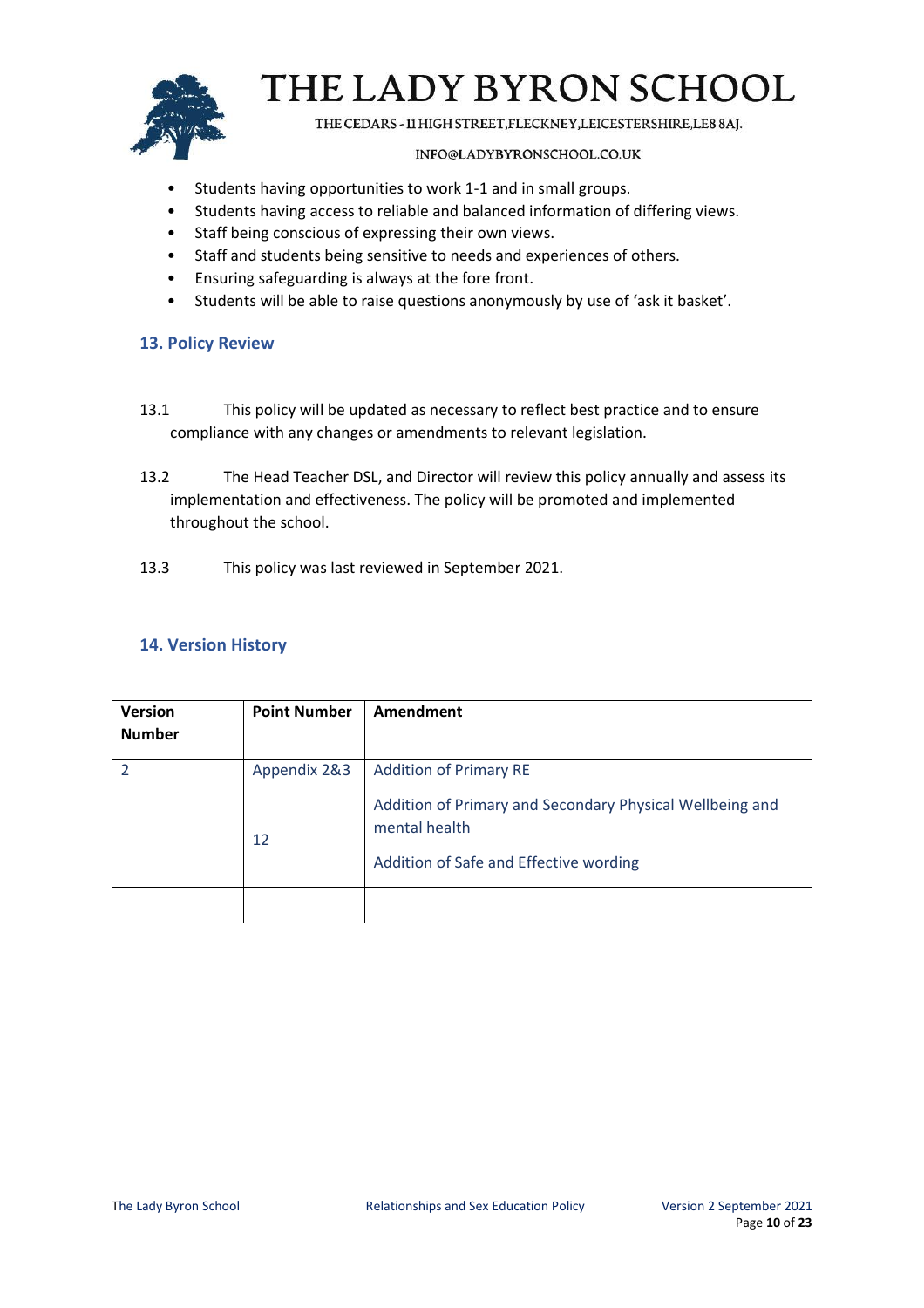

THE CEDARS - 11 HIGH STREET, FLECKNEY, LEICESTERSHIRE, LE8 8AJ.

#### INFO@LADYBYRONSCHOOL.CO.UK

### <span id="page-10-0"></span>**Appendix 1: Curriculum links**

#### LADY BYRON SCHOOL PRIMARY PSHE EDUCATION - LONG-TERM OVERVIEW

|                | Autumn: Relationships                                                                     |                                                                                                   |                                                                                                                           | Spring: Living in the wider world                                                                              |                                                                                              |                                                                                                                     | Summer: Health and Wellbeing                                                                                                            |                                                                                                                                      |                                                                                                                         |
|----------------|-------------------------------------------------------------------------------------------|---------------------------------------------------------------------------------------------------|---------------------------------------------------------------------------------------------------------------------------|----------------------------------------------------------------------------------------------------------------|----------------------------------------------------------------------------------------------|---------------------------------------------------------------------------------------------------------------------|-----------------------------------------------------------------------------------------------------------------------------------------|--------------------------------------------------------------------------------------------------------------------------------------|-------------------------------------------------------------------------------------------------------------------------|
|                | <b>Families and</b><br>friendships                                                        | Safe relationships                                                                                | <b>Respecting</b><br>ourselves and<br>others                                                                              | Belonging to a<br>community                                                                                    | <b>Media literacy and</b><br>digital resilience                                              | Money<br>and work                                                                                                   | <b>Physical health and</b><br><b>Mental wellbeing</b>                                                                                   | <b>Growing and</b><br>changing                                                                                                       | <b>Keeping safe</b>                                                                                                     |
| ⊣<br>Year      | Roles of different<br>people; families;<br>feeling cared for                              | Recognising privacy;<br>staying safe; seeking<br>permission                                       | How behaviour<br>affects others; being<br>polite and respectful                                                           | What rules are:<br>caring for others'<br>needs; looking after<br>the environment                               | Using the internet<br>and digital devices;<br>communicating<br>online                        | Strengths and<br>interests; jobs in the<br>community                                                                | Keeping healthy;<br>food and exercise,<br>hygiene routines;<br>sun safety                                                               | Recognising what<br>makes them unique<br>and special; feelings;<br>managing when<br>things go wrong                                  | How rules and age<br>restrictions help us;<br>keeping safe online                                                       |
| $\sim$<br>Year | Making friends;<br>feeling lonely and<br>getting help                                     | Managing secrets;<br>resisting pressure<br>and getting help;<br>recognising hurtful<br>behaviour  | <b>Recognising things</b><br>in common and<br>differences: playing<br>and working coop-<br>eratively; sharing<br>opinions | Belonging to a<br>group; roles and<br>responsibilities;<br>being the same<br>and different in the<br>community | The internet in<br>everyday life; online<br>content and infor-<br>mation                     | What money is:<br>needs and wants;<br>looking after money                                                           | Why sleep is im-<br>portant; medicines<br>and keeping healthy;<br>keeping teeth<br>healthy; managing<br>feelings and asking<br>for help | Growing older:<br>naming body parts;<br>moving class or year                                                                         | Safety in different<br>environments; risk<br>and safety at home;<br>emergencies                                         |
| S<br>Year      | What makes a<br>family; features of<br>family life                                        | Personal boundar-<br>ies; safely respond-<br>ing to others; the<br>impact of hurtful<br>behaviour | Recognising re-<br>spectful behaviour;<br>the importance of<br>self-respect; courte-<br>sy and being polite               | The value of rules<br>and laws; rights,<br>freedoms and re-<br>sponsibilities                                  | How the internet<br>is used; assessing<br>information online                                 | Different jobs and<br>skills; job ste-<br>reotypes; setting<br>personal goals                                       | Health choices and<br>habits; what affects<br>feelings; expressing<br>feelings                                                          | Personal strengths<br>and achievements;<br>managing and re-<br>framing setbacks                                                      | Risks and hazards:<br>safety in the local<br>environment and<br>unfamiliar places                                       |
| 4<br>Year      | Positive friendships,<br>including online                                                 | Responding to<br>hurtful behaviour;<br>managing confiden-<br>tiality; recognising<br>risks online | Respecting differ-<br>ences and similari-<br>ties; discussing dif-<br>ference sensitively                                 | What makes a<br>community; shared<br>responsibilities                                                          | How data is shared<br>and used                                                               | Making decisions<br>about money; using<br>and keeping money<br>safe                                                 | Maintaining a bal-<br>anced lifestyle; oral<br>hygiene and dental<br>care                                                               | Physical and emo-<br>tional changes in<br>puberty; external<br>genitalia; personal<br>hygiene routines;<br>support with pu-<br>berty | Medicines and<br>household products;<br>drugs common to<br>everyday life                                                |
| in.<br>Year    | Managing friend-<br>ships and peer<br>influence                                           | Physical contact and<br>feeling safe                                                              | Responding respect-<br>fully to a wide range<br>of people; recognis-<br>ing prejudice and<br>discrimination               | Protecting the envi-<br>ronment; compas-<br>sion towards others                                                | How information<br>online is targeted;<br>different media<br>types, their role and<br>impact | Identifying job inter-<br>ests and aspirations;<br>what influences<br>career choices:<br>workplace stereo-<br>types | Healthy sleep<br>habits; sun safety;<br>medicines, vaccina-<br>tions, immunisations<br>and allergies                                    | Personal identity;<br>recognising individ-<br>uality and different<br>qualities; mental<br>wellbeing                                 | Keeping safe in<br>different situations,<br>including responding<br>in emergencies, first<br>aid and FGM                |
| ∾<br>Year      | Attraction to others:<br>romantic relation-<br>ships; civil partner-<br>ship and marriage | Recognising and<br>managing pressure;<br>consent in different<br>situations                       | Expressing opin-<br>ions and respecting<br>other points of view.<br>including discussing<br>topical issues                | Valuing diversity;<br>challenging discrim-<br>ination and stereo-<br>types                                     | Evaluating media<br>sources; sharing<br>things online                                        | Influences and<br>attitudes to money;<br>money and financial<br>risks                                               | What affects mental<br>health and ways<br>to take care of it;<br>managing change,<br>loss and bereave-<br>ment; managing<br>time online | Human reproduc-<br>tion and birth;<br>increasing indepen-<br>dence; managing<br>transition                                           | Keeping personal<br>information safe;<br>regulations and<br>choices; drug use<br>and the law; drug<br>use and the media |

#### LBS SECONDARY PSHE EDUCATION: LONG-TERM OVERVIEW - THEMATIC MODEL

|                        | Autumn 1                                                                                                                                                                                                                                | Autumn 2                                                                                                                       | Spring 1                                                                                                                                                                      | Spring 2                                                                                                                 | Summer 1                                                                                                                                                                         | Summer 2                                                                                                |
|------------------------|-----------------------------------------------------------------------------------------------------------------------------------------------------------------------------------------------------------------------------------------|--------------------------------------------------------------------------------------------------------------------------------|-------------------------------------------------------------------------------------------------------------------------------------------------------------------------------|--------------------------------------------------------------------------------------------------------------------------|----------------------------------------------------------------------------------------------------------------------------------------------------------------------------------|---------------------------------------------------------------------------------------------------------|
|                        | <b>Relationships</b>                                                                                                                                                                                                                    | <b>Relationships</b>                                                                                                           | Living in the wider world                                                                                                                                                     | Living in the wider world                                                                                                | Health & wellbeing                                                                                                                                                               | Health & wellbeing                                                                                      |
| Z<br>Year              | <b>Diversity</b><br>Diversity, prejudice, and<br>bullying                                                                                                                                                                               | <b>Building relationships</b><br>Self-worth, romance and<br>friendships (including online)<br>and relationship boundaries      | Developing skills and<br>aspirations<br>Careers, teamwork and<br>enterprise skills, and raising<br>aspirations                                                                | <b>Financial decision making</b><br>Saving, borrowing, budgeting Transition to secondary<br>and making financial choices | <b>Transition and safety</b><br>school and personal safety in on health, puberty,<br>and outside school, including unwanted contact, and FGM<br>first aid                        | <b>Health and puberty</b><br>Healthy routines, influences                                               |
| ear <sub>8</sub><br>≻  | <b>Discrimination</b><br>Discrimination in all its forms, Gender identity, sexual<br>including: racism, religious<br>discrimination, disability,<br>discrimination, sexism,<br>homophobia, biphobia and<br>transphobia                  | <b>Identity and relationships</b><br>orientation, consent,<br>to contraception                                                 | Community and careers<br>Equality of opportunity in<br>careers and life choices, and<br>'sexting', and an introduction different types and patterns gambling hooks<br>of work | <b>Digital literacy</b><br>media reliability, and                                                                        | <b>Drugs and alcohol</b><br>Online safety, digital literacy, Alcohol and drug misuse and Mental health and emotional<br>pressures relating to drug use wellbeing, including body | <b>Emotional wellbeing</b><br>image and coping strategies                                               |
|                        | <b>Respectful relationships</b><br>Families and parenting,<br>o healthy relationships, conflict education including consent,<br>resolution, and relationship<br>$\sum$ changes                                                          | Intimate relationships<br><b>Relationships and sex</b><br>contraception, the risks of<br>STIs, and attitudes to<br>pornography | Setting goals<br>Learning strengths, career<br>options and goal setting as<br>part of the GCSE options<br>process                                                             | <b>Employability skills</b><br>Employability and online<br>presence                                                      | Peer influence, substance<br>use and gangs<br>Healthy and unhealthy<br>friendships, assertiveness,<br>substance misuse, and gang<br>exploitation                                 | <b>Healthy lifestyle</b><br>Diet, exercise, lifestyle<br>balance and healthy choices,<br>and first aid  |
| ្ព<br>Year             | <b>Healthy relationships</b><br><b>Relationships and sex</b><br>expectations, myths,<br>pleasure and challenges,<br>including the impact of the<br>media and pornography                                                                | Addressing extremism and<br>radicalisation<br>Communities, belonging and<br>challenging extremism                              | Financial decision making<br>The impact of financial<br>decisions, debt, gambling and evaluation of work<br>the impact of advertising on<br>financial choices                 | Work experience<br>Preparation for and<br>experience and readiness for including during periods of<br>work               | <b>Mental health</b><br>Mental health and ill health.<br>stigma, safeguarding health,<br>transition or change                                                                    | <b>Exploring influence</b><br>The influence and impact of<br>drugs, gangs, role models and<br>the media |
| $\overline{1}$<br>Year | <b>Communication in</b><br>relationships<br>Personal values, assertive<br>communication (including in<br>relation to contraception and forced marriage and changing progression<br>sexual health), relationship<br>challenges and abuse | <b>Families</b><br>Different families and<br>parental responsibilities,<br>pregnancy, marriage and<br>relationships            | <b>Next steps</b><br>Application processes, and<br>skills for further education,<br>employment and career                                                                     |                                                                                                                          | <b>Building for the future</b><br>Self-efficacy, stress<br>management, and future<br>opportunities                                                                               | Independence<br>Responsible health choices,<br>and safety in independent<br>contexts                    |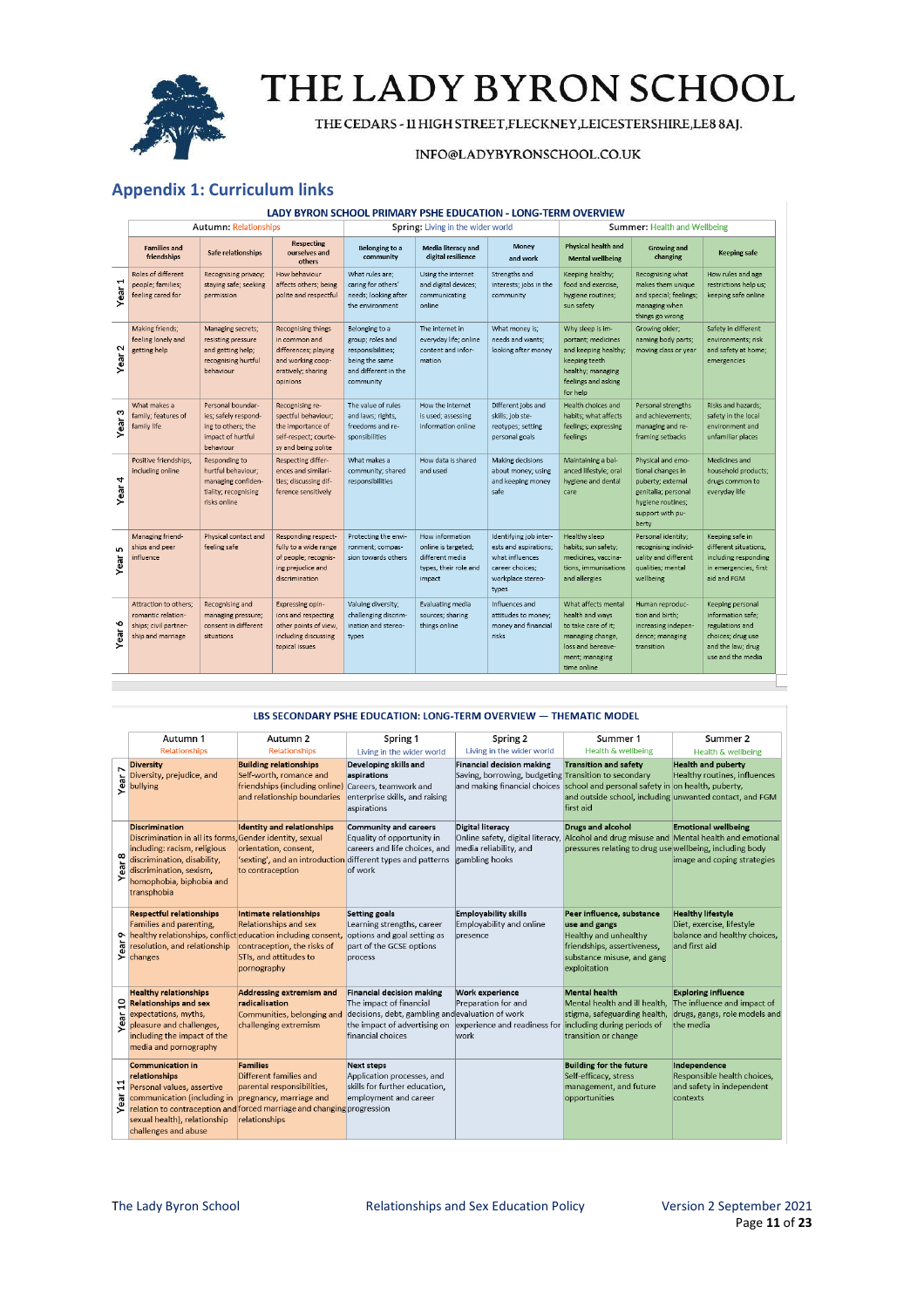

THE CEDARS - 11 HIGH STREET, FLECKNEY, LEICESTERSHIRE, LE8 8AJ.

INFO@LADYBYRONSCHOOL.CO.UK

## <span id="page-11-0"></span>**Appendix 2: By the end of primary school:**

### **Relationships Education**

| <b>Families and</b>       | Students should know.                                                         |
|---------------------------|-------------------------------------------------------------------------------|
| people who                | • that families are important for children growing up because they can        |
| care for me               | give love, security and stability.                                            |
|                           | • the characteristics of healthy family life, commitment to each other,       |
|                           | including in times of difficulty, protection and care for children and other  |
|                           | family members, the importance of spending time together and sharing          |
|                           | each other's lives.                                                           |
|                           | • that others' families, either in school or in the wider world, sometimes    |
|                           | look different from their family, but that they should respect those          |
|                           | differences and know that other children's families are also characterised    |
|                           |                                                                               |
|                           | by love and care.                                                             |
|                           | • that stable, caring relationships, which may be of different types, are at  |
|                           | the heart of happy families, and are important for children's security as     |
|                           | they grow up.                                                                 |
|                           | • that marriage represents a formal and legally recognised commitment of      |
|                           | two people to each other which is intended to be lifelong.                    |
|                           | • how to recognise if family relationships are making them feel unhappy       |
|                           | or unsafe, and how to seek help or advice from others if needed.              |
| <b>Caring Friendships</b> | <b>Students should know.</b>                                                  |
|                           | • how important friendships are in making us feel happy and secure, and       |
|                           | how people choose and make friends.                                           |
|                           | • the characteristics of friendships, including mutual respect, truthfulness, |
|                           | trustworthiness, loyalty, kindness, generosity, trust, sharing interests and  |
|                           | experiences and support with problems and difficulties.                       |
|                           | • that healthy friendships are positive and welcoming towards others, and     |
|                           | do not make others feel lonely or excluded.                                   |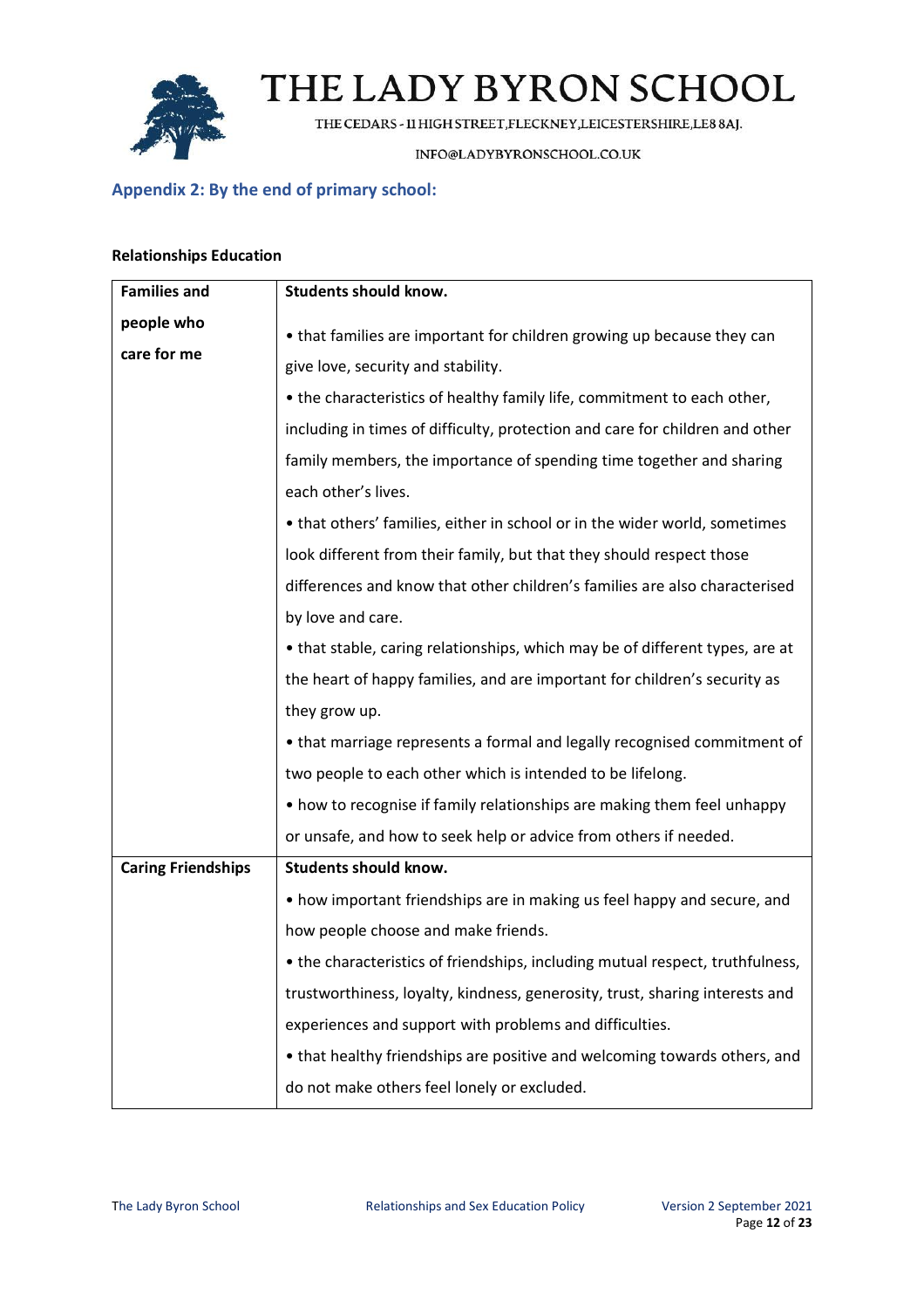

THE CEDARS - 11 HIGH STREET, FLECKNEY, LEICESTERSHIRE, LE8 8AJ.

|                             | • that most friendships have ups and downs, and that these can often be      |
|-----------------------------|------------------------------------------------------------------------------|
|                             | worked through so that the friendship is repaired or even strengthened,      |
|                             | and that resorting to violence is never right.                               |
|                             | • how to recognise who to trust and who not to trust, how to judge when      |
|                             | a friendship is making them feel unhappy or uncomfortable, managing          |
|                             | conflict, how to manage these situations and how to seek help or advice      |
|                             | from others, if needed.                                                      |
| Respectful                  | <b>Students should know.</b>                                                 |
| relationships               | • the importance of respecting others, even when they are very different     |
|                             | from them (for example, physically, in character, personality or             |
|                             | backgrounds), or make different choices or have different preferences or     |
|                             | beliefs.                                                                     |
|                             | • practical steps they can take in a range of different contexts to improve  |
|                             | or support respectful relationships.                                         |
|                             | • the conventions of courtesy and manners.                                   |
|                             | • the importance of self-respect and how this links to their own             |
|                             | happiness.                                                                   |
|                             | • that in school and in wider society they can expect to be treated with     |
|                             | respect by others, and that in turn they should show due respect to          |
|                             | others, including those in positions of authority.                           |
|                             | •Marriage in England and Wales is available to both opposite sex and         |
|                             | same sex couples. The Marriage (Same Sex Couples) Act 2013 extended          |
|                             | marriage to same sex couples in England and Wales. The ceremony              |
|                             | through which a couple get married may be civil or religious.                |
|                             | • about different types of bullying (including cyberbullying), the impact of |
|                             | bullying, responsibilities of bystanders (primarily reporting bullying to an |
|                             | adult) and how to get help.                                                  |
|                             | • what a stereotype is, and how stereotypes can be unfair, negative or       |
|                             | destructive.                                                                 |
|                             | • the importance of permission-seeking and giving in relationships with      |
|                             | friends, peers and adults.                                                   |
| <b>Online Relationships</b> | Students should know.                                                        |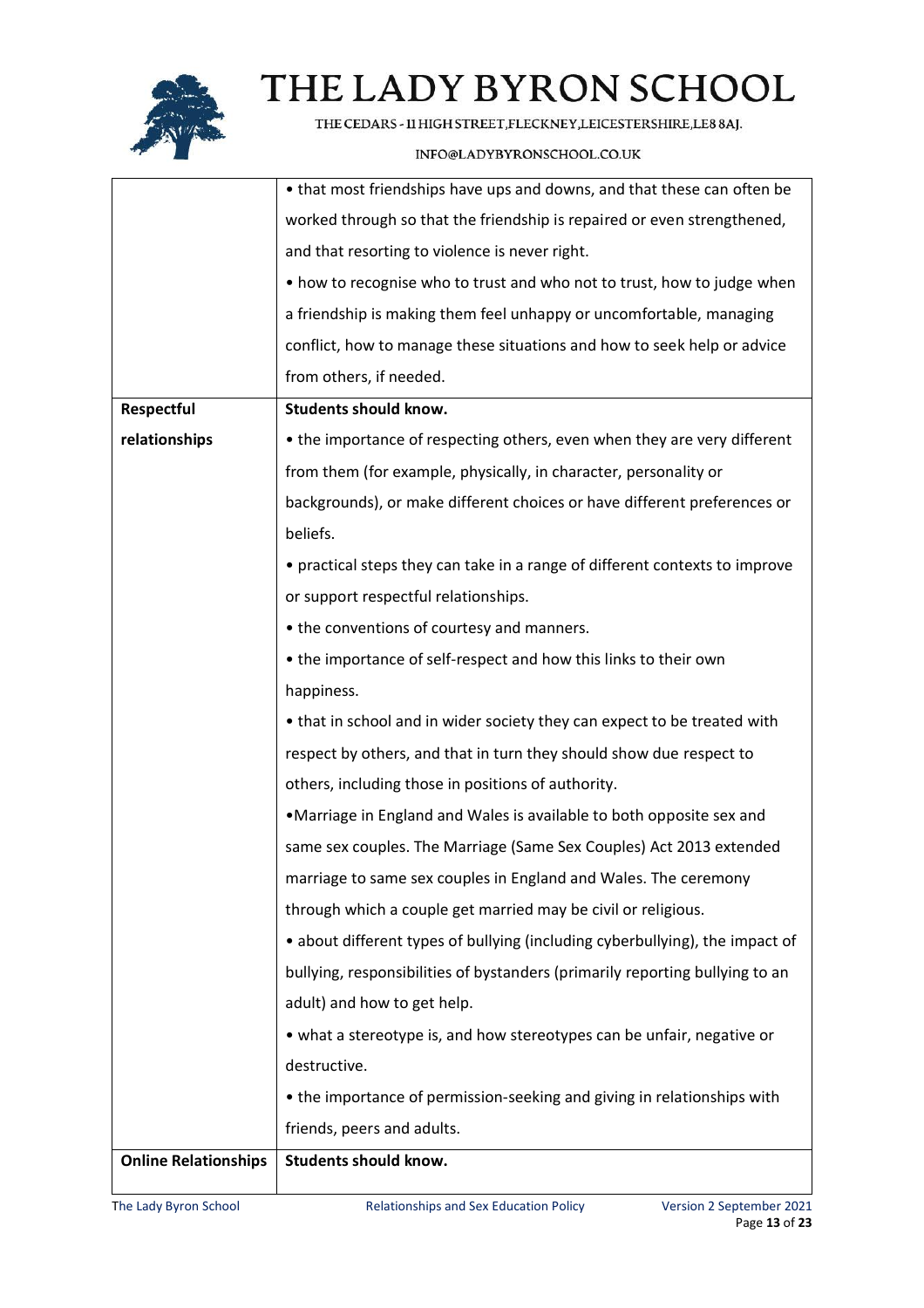

THE CEDARS - 11 HIGH STREET, FLECKNEY, LEICESTERSHIRE, LE8 8AJ.

|                   | • that people sometimes behave differently online, including by             |
|-------------------|-----------------------------------------------------------------------------|
|                   | pretending to be someone they are not.                                      |
|                   | • that the same principles apply to online relationships as to face-to-face |
|                   |                                                                             |
|                   | relationships, including the importance of respect for others online        |
|                   | including when we are anonymous.                                            |
|                   | • the rules and principles for keeping safe online, how to recognise risks, |
|                   | harmful content and contact, and how to report them.                        |
|                   | • how to critically consider their online friendships and sources of        |
|                   | information including awareness of the risks associated with people they    |
|                   | have never met.                                                             |
|                   | • how information and data is shared and used online.                       |
| <b>Being safe</b> | <b>Students should know.</b>                                                |
|                   | • what sorts of boundaries are appropriate in friendships with peers and    |
|                   | others (including in a digital context).                                    |
|                   | • about the concept of privacy and the implications of it for both children |
|                   | and adults; including that it is not always right to keep secrets if they   |
|                   | relate to being safe.                                                       |
|                   | • that each person's body belongs to them, and the differences between      |
|                   | appropriate and inappropriate or unsafe physical, and other, contact.       |
|                   | • how to respond safely and appropriately to adults they may encounter      |
|                   | (in all contexts, including online) whom they do not know.                  |
|                   | • how to recognise and report feelings of being unsafe or feeling bad       |
|                   | about any adult.                                                            |
|                   | • how to ask for advice or help for themselves or others, and to keep       |
|                   | trying until they are heard.                                                |
|                   | • how to report concerns or abuse, and the vocabulary and confidence        |
|                   | needed to do so.                                                            |
|                   |                                                                             |
|                   | • where to get advice e.g., family, school and/or other sources/            |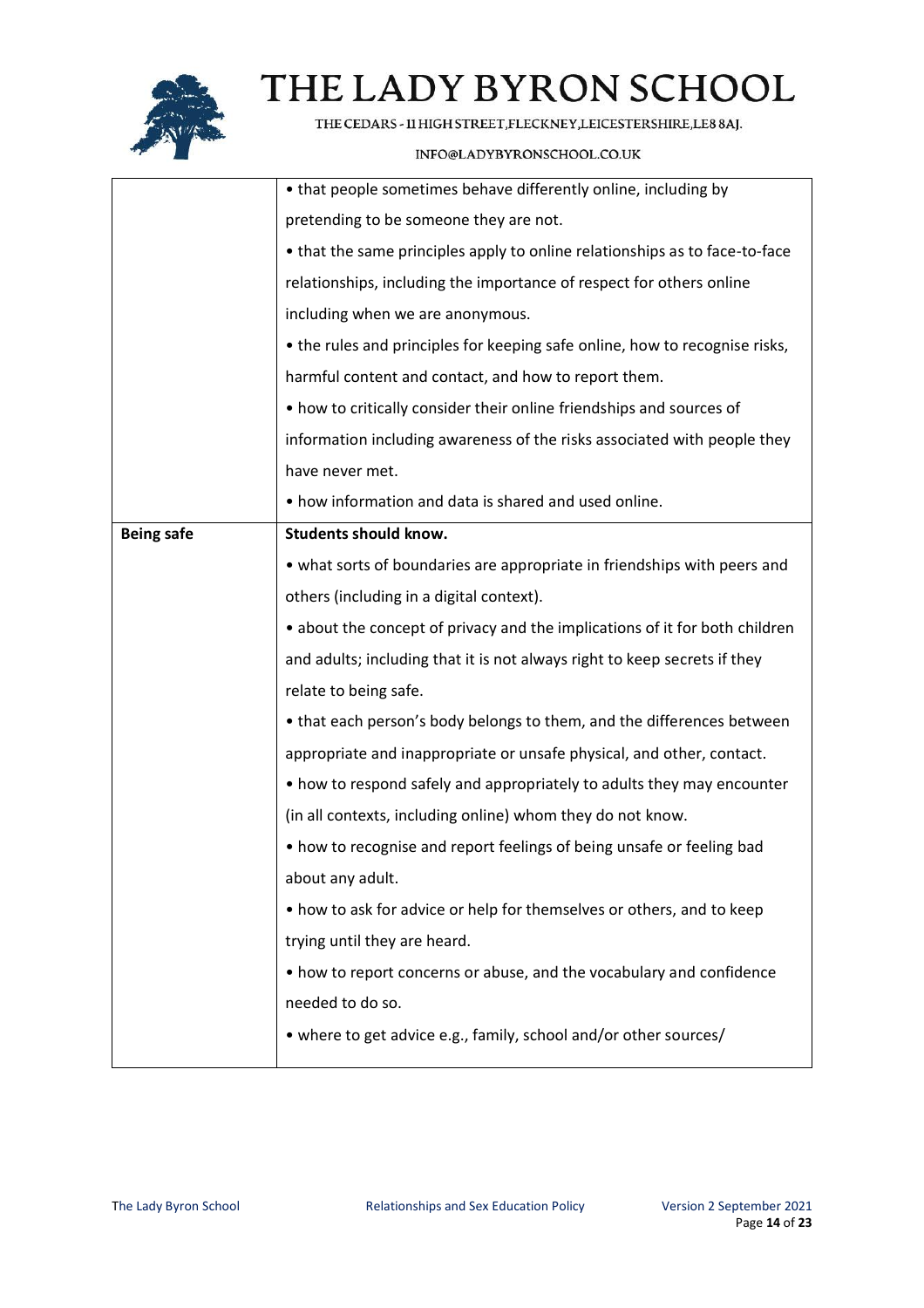

THE CEDARS - 11 HIGH STREET, FLECKNEY, LEICESTERSHIRE, LE8 8AJ.

### INFO@LADYBYRONSCHOOL.CO.UK

### **Physical Health and Mental Wellbeing**

|                            | <b>Students should know.</b>                                                 |
|----------------------------|------------------------------------------------------------------------------|
|                            | • that mental wellbeing is a normal part of daily life, in the same way as   |
|                            | physical health.                                                             |
|                            | • that there is a normal range of emotions (e.g., happiness, sadness,        |
|                            | anger, fear, surprise, nervousness) and scale of emotions that all humans    |
|                            | experience in relation to different experiences and situations.              |
|                            | • how to recognise and talk about their emotions, including having a         |
|                            | varied vocabulary of words to use when talking about their own and           |
|                            | others' feelings.                                                            |
|                            | • how to judge whether what they are feeling and how they are behaving       |
|                            | is appropriate and proportionate.                                            |
|                            | • the benefits of physical exercise, time outdoors, community,               |
|                            | participation, voluntary and service-based activity on mental wellbeing      |
|                            | and happiness.                                                               |
|                            | • simple self-care techniques, including the importance of rest, time spent  |
|                            | with friends and family and the benefits of hobbies and interests.           |
|                            | • isolation and loneliness can affect children and that it is very important |
|                            | for children to discuss their feelings with an adult and seek support.       |
|                            | • that bullying (including cyberbullying) has a negative and often lasting   |
|                            | impact on mental wellbeing.                                                  |
|                            | • where and how to seek support (including recognising the triggers for      |
|                            | seeking support), including whom in school they should speak to if they      |
|                            | are worried about their own or someone else's mental wellbeing or ability    |
|                            | to control their emotions (including issues arising online).                 |
|                            | • it is common for people to experience mental ill health. For many          |
|                            | people who do, the problems can be resolved if the right support is made     |
|                            | available, especially if accessed early enough.                              |
| <b>Internet Safety and</b> | <b>Students should know.</b>                                                 |
| <b>Harms</b>               | • that for most people the internet is an integral part of life and has many |
|                            | benefits.                                                                    |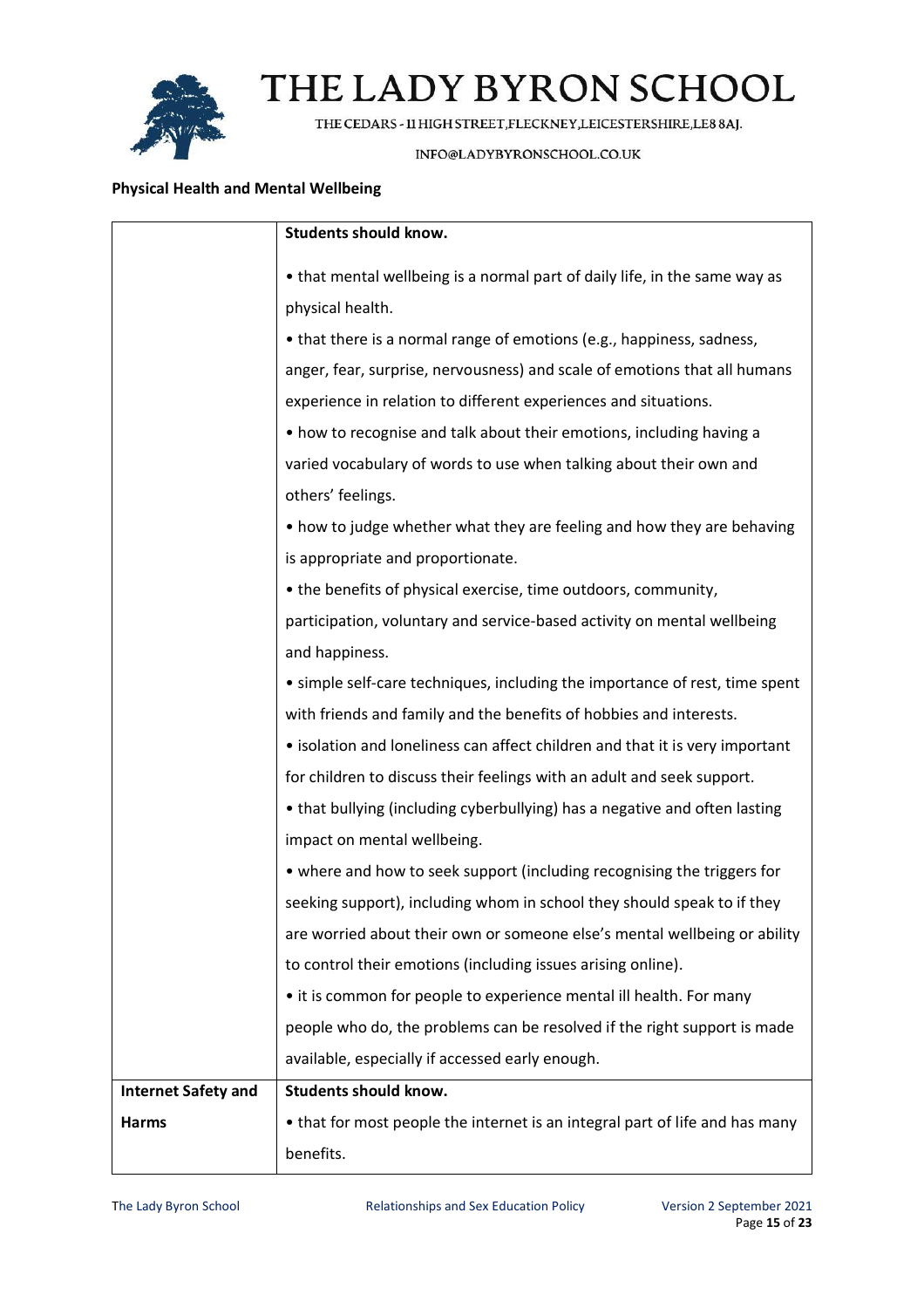

THE CEDARS - 11 HIGH STREET, FLECKNEY, LEICESTERSHIRE, LE8 8AJ.

|                            | • about the benefits of rationing time spent online, the risks of excessive                                                       |
|----------------------------|-----------------------------------------------------------------------------------------------------------------------------------|
|                            | time spent on electronic devices and the impact of positive and negative                                                          |
|                            | content online on their own and others' mental and physical wellbeing.                                                            |
|                            | • how to consider the effect of their online actions on others and know                                                           |
|                            | how to recognise and display respectful behaviour online and the                                                                  |
|                            | importance of keeping personal information private.                                                                               |
|                            | • why social media, some computer games and online gaming, for                                                                    |
|                            | example, are age restricted.                                                                                                      |
|                            | • that the internet can also be a negative place where online abuse,                                                              |
|                            | trolling, bullying and harassment can take place, which can have a                                                                |
|                            | negative impact on mental health.                                                                                                 |
|                            | • how to be a discerning consumer of information online including                                                                 |
|                            | understanding that information, including that from search engines, is                                                            |
|                            | ranked, selected and targeted.                                                                                                    |
|                            | • where and how to report concerns and get support with issues online.                                                            |
| <b>Physical Health and</b> | <b>Students should know.</b>                                                                                                      |
|                            |                                                                                                                                   |
| <b>Fitness</b>             |                                                                                                                                   |
|                            | • the characteristics and mental and physical benefits of an active                                                               |
|                            | lifestyle.                                                                                                                        |
|                            | • the importance of building regular exercise into daily and weekly                                                               |
|                            | routines and how to achieve this; for example, walking or cycling to                                                              |
|                            | school, a daily active mile or other forms of regular, vigorous exercise.                                                         |
|                            | • the risks associated with an inactive lifestyle (including obesity).                                                            |
|                            | • how and when to seek support including which adults to speak to in                                                              |
|                            | school if they are worried about their health.                                                                                    |
| <b>Healthy Eating</b>      | <b>Students should know.</b>                                                                                                      |
|                            | • what constitutes a healthy diet (including understanding calories and                                                           |
|                            | other nutritional content).                                                                                                       |
|                            | • the principles of planning and preparing a range of healthy meals.                                                              |
|                            | • the characteristics of a poor diet and risks associated with unhealthy                                                          |
|                            | eating (including, for example, obesity and tooth decay) and other<br>behaviours (e.g., the impact of alcohol on diet or health). |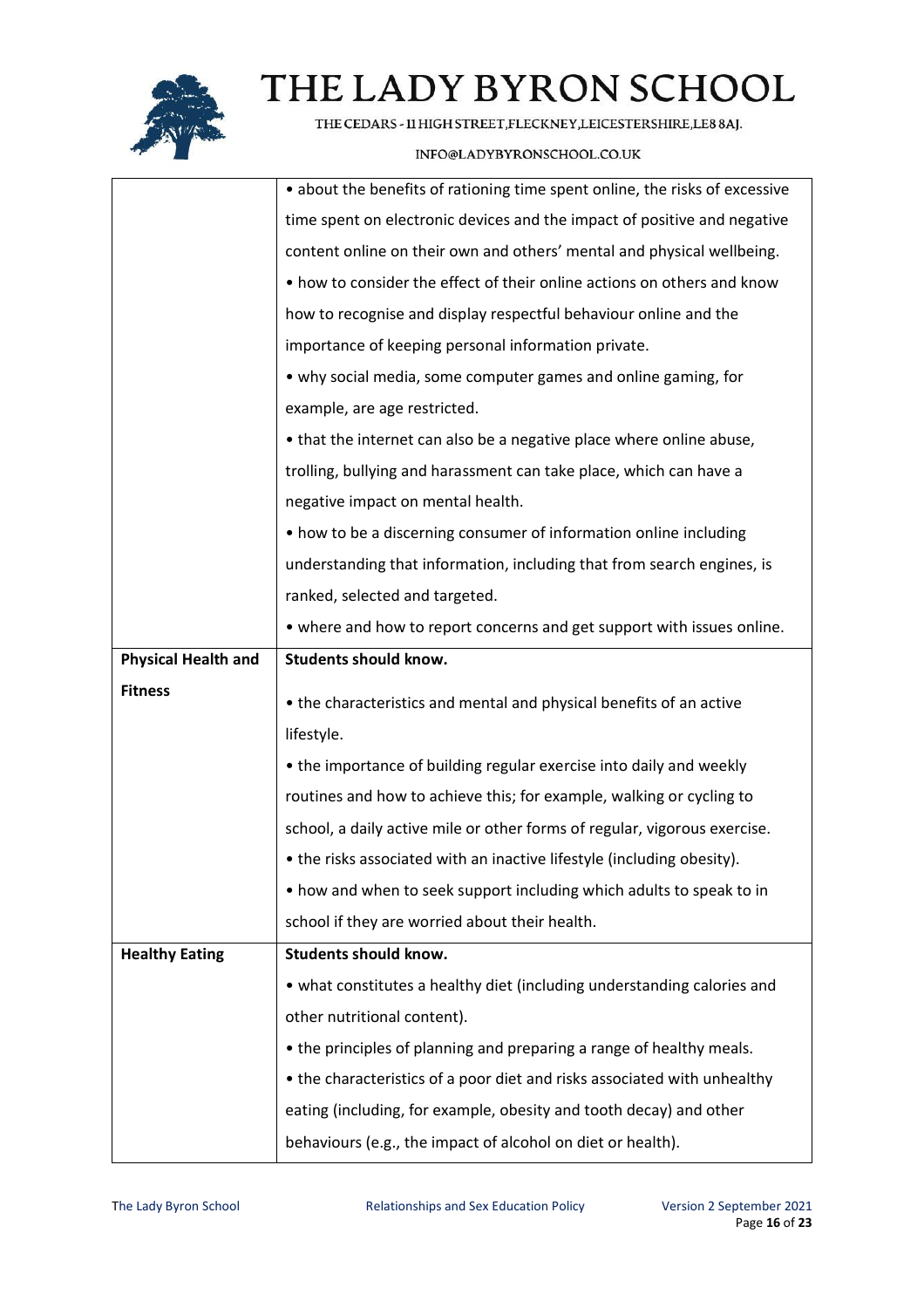

THE CEDARS - 11 HIGH STREET, FLECKNEY, LEICESTERSHIRE, LE8 8AJ.

### INFO@LADYBYRONSCHOOL.CO.UK

| Drugs, alcohol and         | <b>Students should know.</b>                                                 |
|----------------------------|------------------------------------------------------------------------------|
| tobacco                    | • the facts about legal and illegal harmful substances and associated        |
|                            | risks, including smoking, alcohol use and drug-taking.                       |
| <b>Health and</b>          | <b>Students should know.</b>                                                 |
| <b>Prevention</b>          | • how to recognise early signs of physical illness, such as weight loss, or  |
|                            | unexplained changes to the body.                                             |
|                            | • about safe and unsafe exposure to the sun, and how to reduce the risk      |
|                            | of sun damage, including skin cancer.                                        |
|                            | • the importance of sufficient good quality sleep for good health and that   |
|                            | a lack of sleep can affect weight, mood and ability to learn.                |
|                            | • about dental health and the benefits of good oral hygiene and dental       |
|                            | flossing, including regular check-ups at the dentist.                        |
|                            | • about personal hygiene and germs including bacteria, viruses, how they     |
|                            | are spread and treated, and the importance of handwashing.                   |
|                            | • the facts and science relating to allergies, immunisation and vaccination. |
| <b>Basic First Aid</b>     | <b>Students should know:</b>                                                 |
|                            | • how to make a clear and efficient call to emergency services if            |
|                            | necessary.                                                                   |
|                            | • concepts of basic first aid, for example dealing with common injuries,     |
|                            | including head injuries.                                                     |
| <b>Changing adolescent</b> | <b>Students should know:</b>                                                 |
| body                       | • key facts about puberty and the changing adolescent body, particularly     |
|                            | from age 9 through to age 11, including physical and emotional changes.      |
|                            | • about menstrual wellbeing including the key facts about the menstrual      |
|                            | cycle.                                                                       |

## <span id="page-16-0"></span>**Appendix 3: By the end of secondary school:**

## **Relationships and Sex Education (RSE)**

Schools should continue to develop knowledge on topics specified for primary as required and in addition cover the following content by the end of secondary.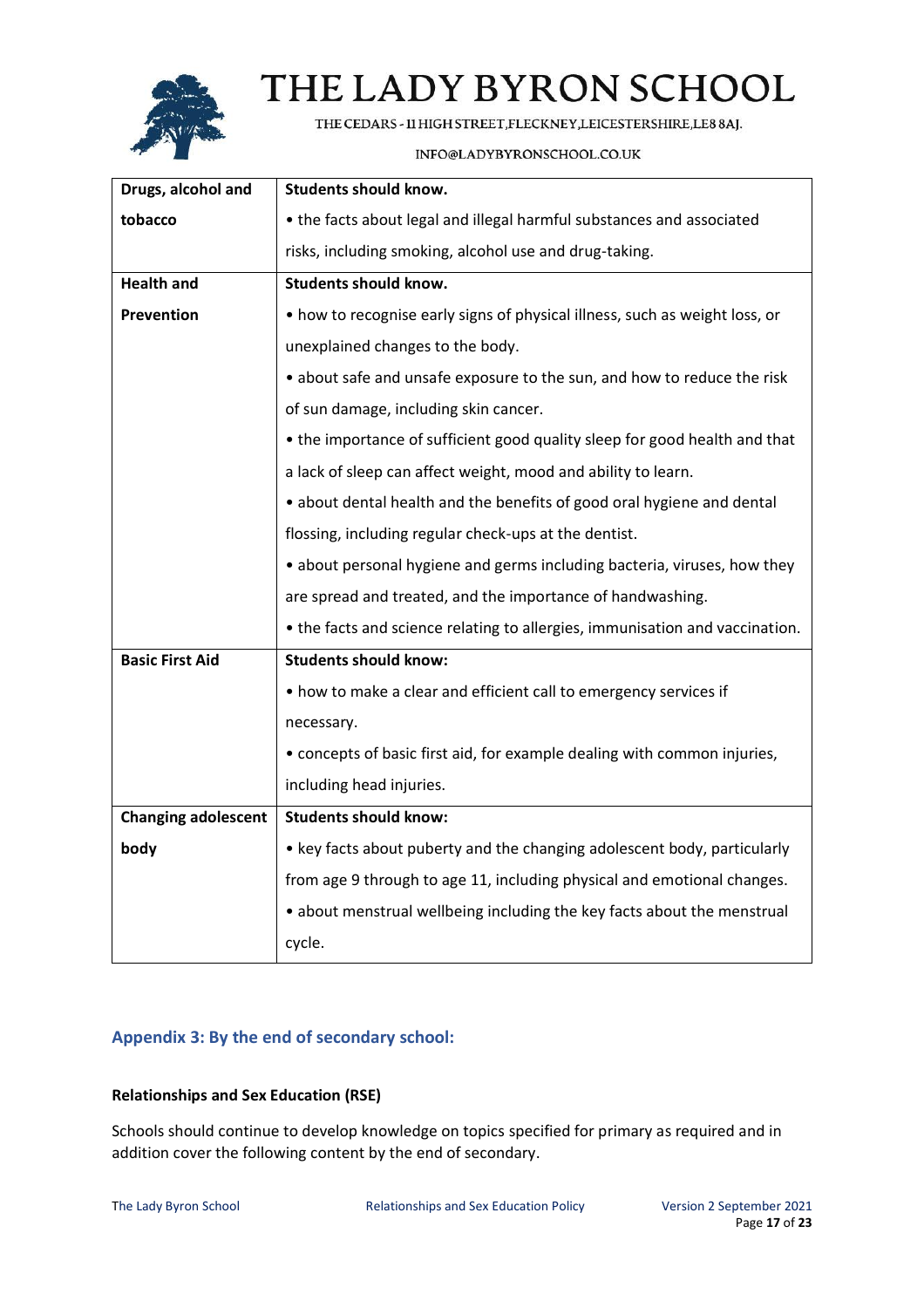

THE CEDARS - 11 HIGH STREET, FLECKNEY, LEICESTERSHIRE, LE8 8AJ.

| <b>Families</b>       | <b>Students should know.</b>                                                   |
|-----------------------|--------------------------------------------------------------------------------|
|                       | • that there are different types of committed, stable relationships.           |
|                       | • how these relationships might contribute to human happiness and their        |
|                       | importance for bringing up children.                                           |
|                       | • what marriage is, including their legal status e.g., that marriage carries   |
|                       | legal rights and protections not available to couples who are cohabiting or    |
|                       | who have married, for example, in an unregistered religious ceremony.          |
|                       | • why marriage is an important relationship choice for many couples and        |
|                       | why it must be freely entered.                                                 |
|                       | • the characteristics and legal status of other types of long-term             |
|                       | relationships.                                                                 |
|                       | • the roles and responsibilities of parents with respect to raising of         |
|                       | children, including the characteristics of successful parenting.               |
|                       | • how to: determine whether other children, adults or sources of               |
|                       | information are trustworthy: judge when a family, friend, intimate or          |
|                       | other relationship is unsafe (and to recognise this in others' relationships); |
|                       | and, how to seek help or advice, including reporting concerns about            |
|                       | others, if needed.                                                             |
| Respectful            | <b>Students should know.</b>                                                   |
| relationships         | • the characteristics of positive and healthy friendships (in all contexts,    |
| including friendships | including online) including trust, respect, honesty, kindness, generosity,     |
|                       | boundaries, privacy, consent and the management of conflict,                   |
|                       | reconciliation and ending relationships. This includes different (non-         |
|                       | sexual) types of relationship.                                                 |
|                       | • practical steps they can take in a range of different contexts to improve    |
|                       | or support respectful relationships.                                           |
|                       | • how stereotypes, in particular stereotypes based on sex, gender, race,       |
|                       | religion, sexual orientation or disability, can cause damage (e.g., how they   |
|                       | might normalise non-consensual behaviour or encourage prejudice).              |
|                       | • that in school and in wider society they can expect to be treated with       |
|                       | respect by others, and that in turn they should show due respect to            |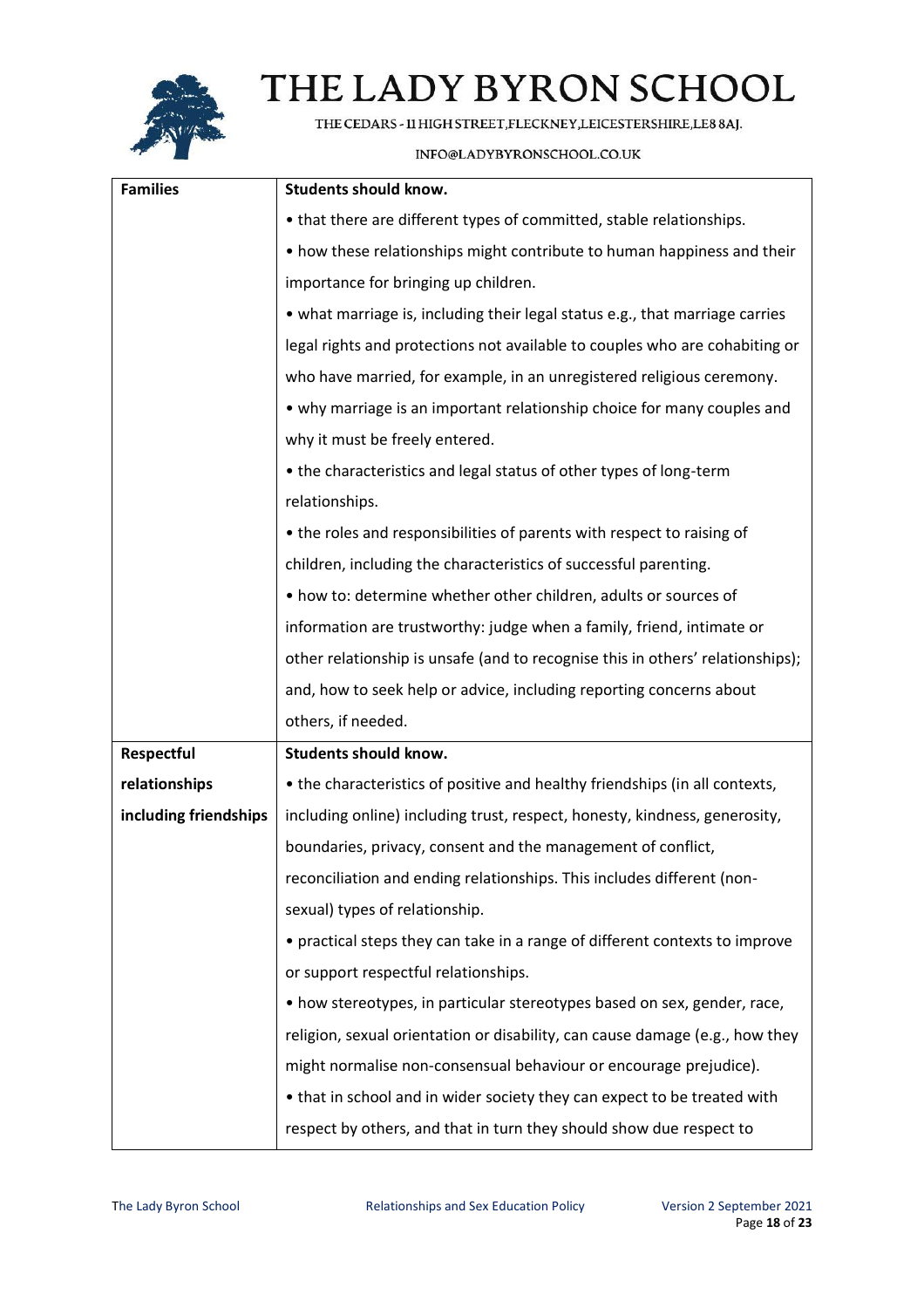

THE CEDARS - 11 HIGH STREET, FLECKNEY, LEICESTERSHIRE, LE8 8AJ.

|                         | others, including people in positions of authority and due tolerance of       |
|-------------------------|-------------------------------------------------------------------------------|
|                         | other people's beliefs.                                                       |
|                         | • about different types of bullying (including cyberbullying), the impact of  |
|                         | bullying, responsibilities of bystanders to report bullying and how and       |
|                         | where to get help.                                                            |
|                         | • that some types of behaviour within relationships are criminal, including   |
|                         | violent behaviour and coercive control.                                       |
|                         | • what constitutes sexual harassment and sexual violence and why these        |
|                         | are always unacceptable.                                                      |
|                         | • the legal rights and responsibilities regarding equality (particularly with |
|                         | reference to the protected characteristics as defined in the Equality Act     |
|                         | 2010) and that everyone is unique and equal.                                  |
| <b>Online and media</b> | <b>Students should know.</b>                                                  |
|                         | • their rights, responsibilities and opportunities online, including that the |
|                         | same expectations of behaviour apply in all contexts, including online.       |
|                         | • about online risks, including that any material someone provides to         |
|                         | another has the potential to be shared online and the difficulty of           |
|                         | removing potentially compromising material placed online.                     |
|                         | • not to provide material to others that they would not want shared           |
|                         | further and not to share personal material which is sent to them.             |
|                         | • what to do and where to get support to report material or manage            |
|                         | issues online.                                                                |
|                         | • the impact of viewing harmful content.                                      |
|                         | • that specifically sexually explicit material e.g., pornography presents a   |
|                         | distorted picture of sexual behaviours, can damage the way people see         |
|                         | themselves in relation to others and negatively affect how they behave        |
|                         | towards sexual partners.                                                      |
|                         | • that sharing and viewing indecent images of children (including those       |
|                         | created by children) is a criminal offence which carries severe penalties     |
|                         | including jail.                                                               |
|                         | • how information and data is generated, collected, shared and used           |
|                         | online.                                                                       |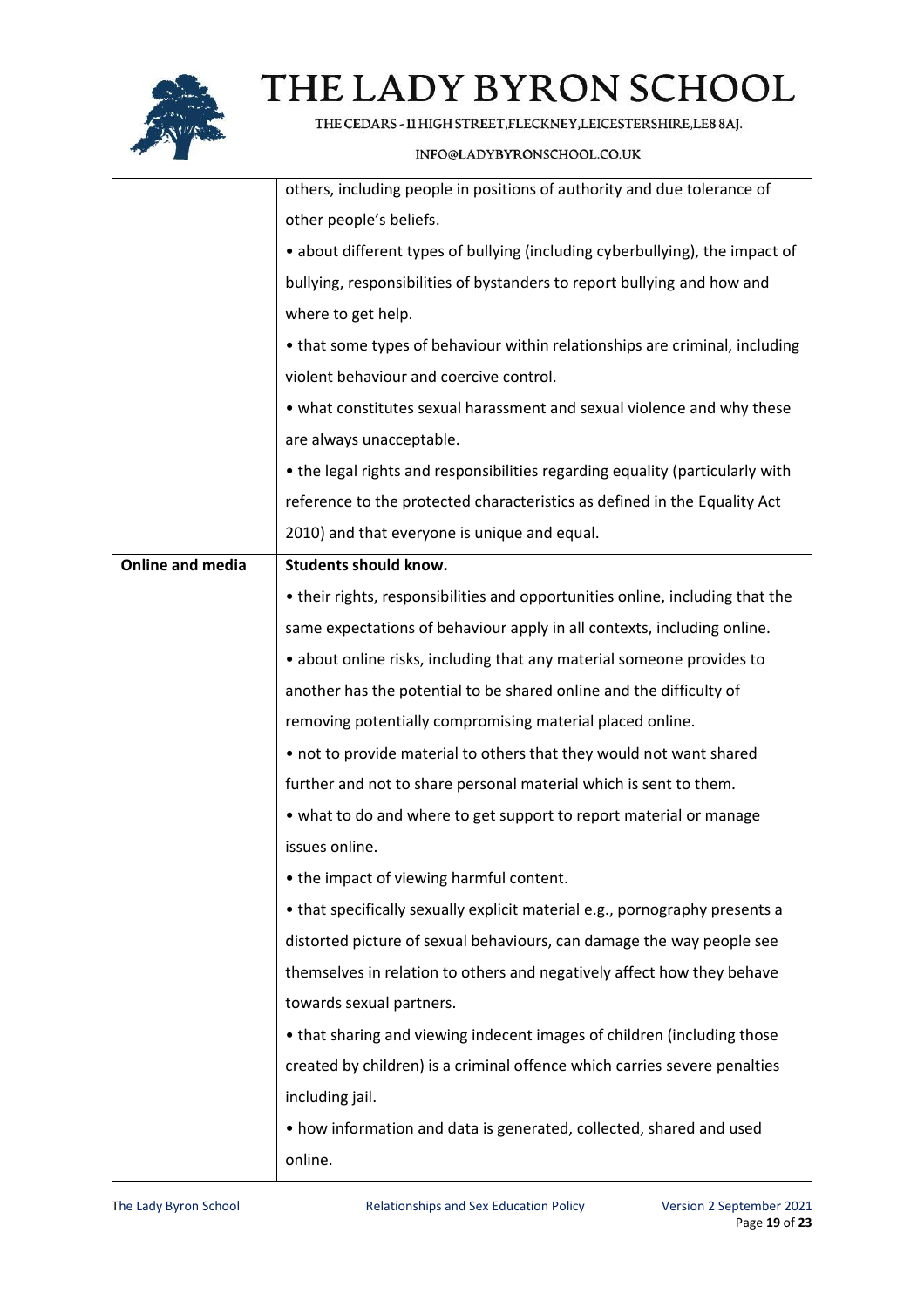

THE CEDARS - 11 HIGH STREET, FLECKNEY, LEICESTERSHIRE, LE8 8AJ.

| <b>Being Safe</b>   | <b>Students should know.</b>                                                  |  |  |  |
|---------------------|-------------------------------------------------------------------------------|--|--|--|
|                     | • the concepts of, and laws relating to, sexual consent, sexual               |  |  |  |
|                     | exploitation, abuse, grooming, coercion, harassment, rape, domestic           |  |  |  |
|                     | abuse, forced marriage, honour-based violence and FGM, and how these          |  |  |  |
|                     | can affect current and future relationships.                                  |  |  |  |
|                     | • how people can actively communicate and recognise consent from              |  |  |  |
|                     | others, including sexual consent, and how and when consent can be             |  |  |  |
|                     | withdrawn (in all contexts, including online).                                |  |  |  |
| Intimate and sexual | <b>Students should know.</b>                                                  |  |  |  |
| relationships,      | • how to recognise the characteristics and positive aspects of healthy one-   |  |  |  |
| including sexual    | to-one intimate relationships, which include mutual respect, consent,         |  |  |  |
| health              | loyalty, trust, shared interests and outlook, sex and friendship.             |  |  |  |
|                     | • that all aspects of health can be affected by choices they make in sex      |  |  |  |
|                     | and relationships, positively or negatively, e.g., physical, emotional,       |  |  |  |
|                     | mental, sexual and reproductive health and wellbeing.                         |  |  |  |
|                     | • the facts about reproductive health, including fertility, and the potential |  |  |  |
|                     | impact of lifestyle on fertility for men and women and menopause.             |  |  |  |
|                     | • that there are a range of strategies for identifying and managing sexual    |  |  |  |
|                     | pressure, including understanding peer pressure, resisting pressure and       |  |  |  |
|                     | not pressurising others.                                                      |  |  |  |
|                     | • that they have a choice to delay sex or to enjoy intimacy without sex.      |  |  |  |
|                     | • the facts about the full range of contraceptive choices, efficacy and       |  |  |  |
|                     | options available.                                                            |  |  |  |
|                     | • the facts around pregnancy including miscarriage.                           |  |  |  |
|                     | • that there are choices in relation to pregnancy (with medically and         |  |  |  |
|                     | legally accurate, impartial information on all options, including keeping     |  |  |  |
|                     | the baby, adoption, abortion and where to get further help).                  |  |  |  |
|                     | • how the different sexually transmitted infections (STIs), including         |  |  |  |
|                     | HIV/AIDs, are transmitted, how risk can be reduced through safer sex          |  |  |  |
|                     | (including through condom use) and the importance of and facts about          |  |  |  |
|                     | testing.                                                                      |  |  |  |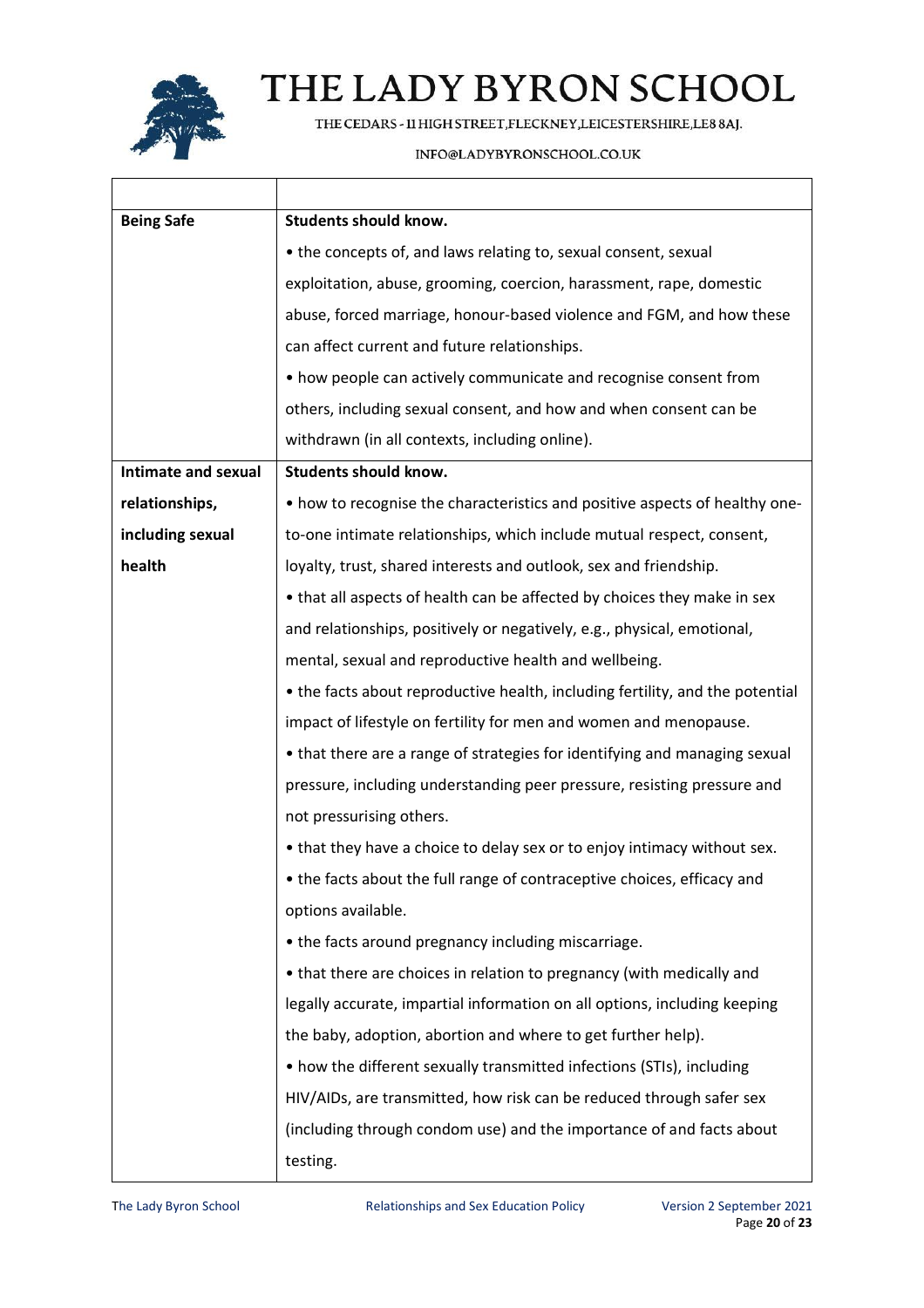

THE CEDARS - 11 HIGH STREET, FLECKNEY, LEICESTERSHIRE, LE8 8AJ.

### INFO@LADYBYRONSCHOOL.CO.UK

| • about the prevalence of some STIs, the impact they can have on those |
|------------------------------------------------------------------------|
| who contract them and key facts about treatment.                       |
| • how the use of alcohol and drugs can lead to risky sexual behaviour. |
| • how to get further advice, including how and where to access         |
| confidential sexual and reproductive health advice and treatment.      |

### **Physical Health and Mental Wellbeing**

| <b>Mental Wellbeing</b>    | <b>Students should know.</b>                                                |
|----------------------------|-----------------------------------------------------------------------------|
|                            | • how to talk about their emotions accurately and sensitively, using        |
|                            | appropriate vocabulary.                                                     |
|                            | • that happiness is linked to being connected to others.                    |
|                            | • how to recognise the early signs of mental wellbeing concerns.            |
|                            | • common types of mental ill health (e.g., anxiety and depression).         |
|                            | • how to critically evaluate when something they do or are involved in has  |
|                            | a positive or negative effect on their own or others' mental health.        |
|                            | • the benefits and importance of physical exercise, time outdoors,          |
|                            | community participation and voluntary and service-based activities on       |
|                            | mental wellbeing and happiness.                                             |
| <b>Internet Safety and</b> | <b>Students should know.</b>                                                |
| <b>Harms</b>               | •the similarities and differences between the online world and the          |
|                            | physical world, including: the impact of unhealthy or obsessive             |
|                            | comparison with others online (including through setting unrealistic        |
|                            | expectations for body image), how people may curate a specific image of     |
|                            | their life online, over-reliance on online relationships including social   |
|                            | media, the risks related to online gambling including the accumulation of   |
|                            | debt, how advertising and information is targeted at them and how to be     |
|                            | a discerning consumer of information online.                                |
|                            | • how to identify harmful behaviours online (including bullying,            |
|                            | abuse or harassment) and how to report, or find support, if they            |
|                            | have been affected by those behaviours.                                     |
| <b>Physical Health and</b> | <b>Students should know.</b>                                                |
| <b>Fitness</b>             | •the positive associations between physical activity and promotion of       |
|                            | mental wellbeing, including as an approach to combat stress.                |
|                            | • the characteristics and evidence of what constitutes a healthy lifestyle, |
|                            | maintaining a healthy weight, including the links between an inactive       |
|                            | lifestyle and ill health, including cancer and cardiovascular ill-health.   |
|                            | • about the science relating to blood, organ and stem cell donation         |
| <b>Healthy Eating</b>      | <b>Students should know.</b>                                                |
|                            | • how to maintain healthy eating and the links between a poor diet and      |
|                            | health risks, including tooth decay and cancer                              |
| Drugs, alcohol and         | <b>Students should know.</b>                                                |
| tobacco                    |                                                                             |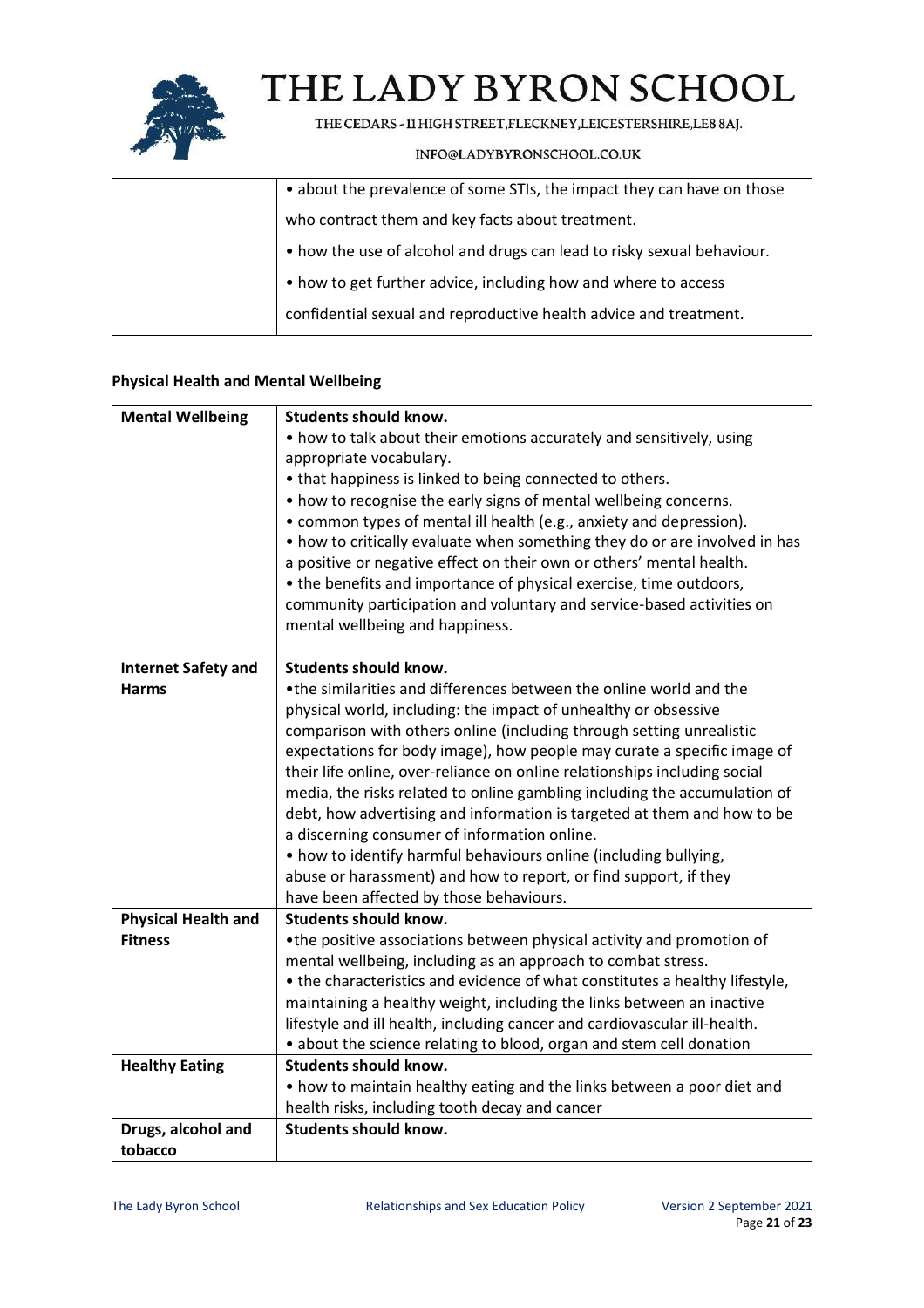

THE CEDARS - 11 HIGH STREET, FLECKNEY, LEICESTERSHIRE, LE8 8AJ.

|                            | • the facts about legal and illegal drugs and their associated risks,<br>including the link between drug use, and the associated risks, including<br>the link to serious mental health conditions.<br>• the law relating to the supply and possession of illegal substances.<br>• the physical and psychological risks associated with alcohol consumption                                                                                                                                                                                                                                               |
|----------------------------|----------------------------------------------------------------------------------------------------------------------------------------------------------------------------------------------------------------------------------------------------------------------------------------------------------------------------------------------------------------------------------------------------------------------------------------------------------------------------------------------------------------------------------------------------------------------------------------------------------|
|                            | and what constitutes low risk alcohol consumption in adulthood.<br>• the physical and psychological consequences of addiction, including                                                                                                                                                                                                                                                                                                                                                                                                                                                                 |
|                            | alcohol dependency.                                                                                                                                                                                                                                                                                                                                                                                                                                                                                                                                                                                      |
|                            | • awareness of the dangers of drugs which are prescribed but still present<br>serious health risks.                                                                                                                                                                                                                                                                                                                                                                                                                                                                                                      |
|                            | • the facts about the harms from smoking tobacco (particularly the link to                                                                                                                                                                                                                                                                                                                                                                                                                                                                                                                               |
|                            | lung cancer), the benefits of quitting and how to access support to do so.                                                                                                                                                                                                                                                                                                                                                                                                                                                                                                                               |
| <b>Health and</b>          | <b>Students should know.</b>                                                                                                                                                                                                                                                                                                                                                                                                                                                                                                                                                                             |
| <b>Prevention</b>          | • about personal hygiene, germs including bacteria, viruses, how they are<br>spread, treatment and prevention of infection, and about antibiotics.<br>• about dental health and the benefits of good oral hygiene and dental<br>flossing, including healthy eating and regular check-ups at the dentist.<br>• (late secondary) the benefits of regular self-examination and screening.<br>• the facts and science relating to immunisation and vaccination.<br>• the importance of sufficient good quality sleep for good health and how<br>a lack of sleep can affect weight, mood and ability to learn |
| <b>Basic First Aid</b>     | <b>Students should know:</b>                                                                                                                                                                                                                                                                                                                                                                                                                                                                                                                                                                             |
|                            | • basic treatment for common injuries.<br>• life-saving skills, including how to administer CPR                                                                                                                                                                                                                                                                                                                                                                                                                                                                                                          |
|                            | • the purpose of defibrillators and when one might be needed                                                                                                                                                                                                                                                                                                                                                                                                                                                                                                                                             |
| <b>Changing adolescent</b> | <b>Students should know:</b>                                                                                                                                                                                                                                                                                                                                                                                                                                                                                                                                                                             |
| body                       | • key facts about puberty, the changing adolescent body and menstrual<br>wellbeing.                                                                                                                                                                                                                                                                                                                                                                                                                                                                                                                      |
|                            | • the main changes which take place in males and females, and the<br>implications for emotional and physical health.                                                                                                                                                                                                                                                                                                                                                                                                                                                                                     |